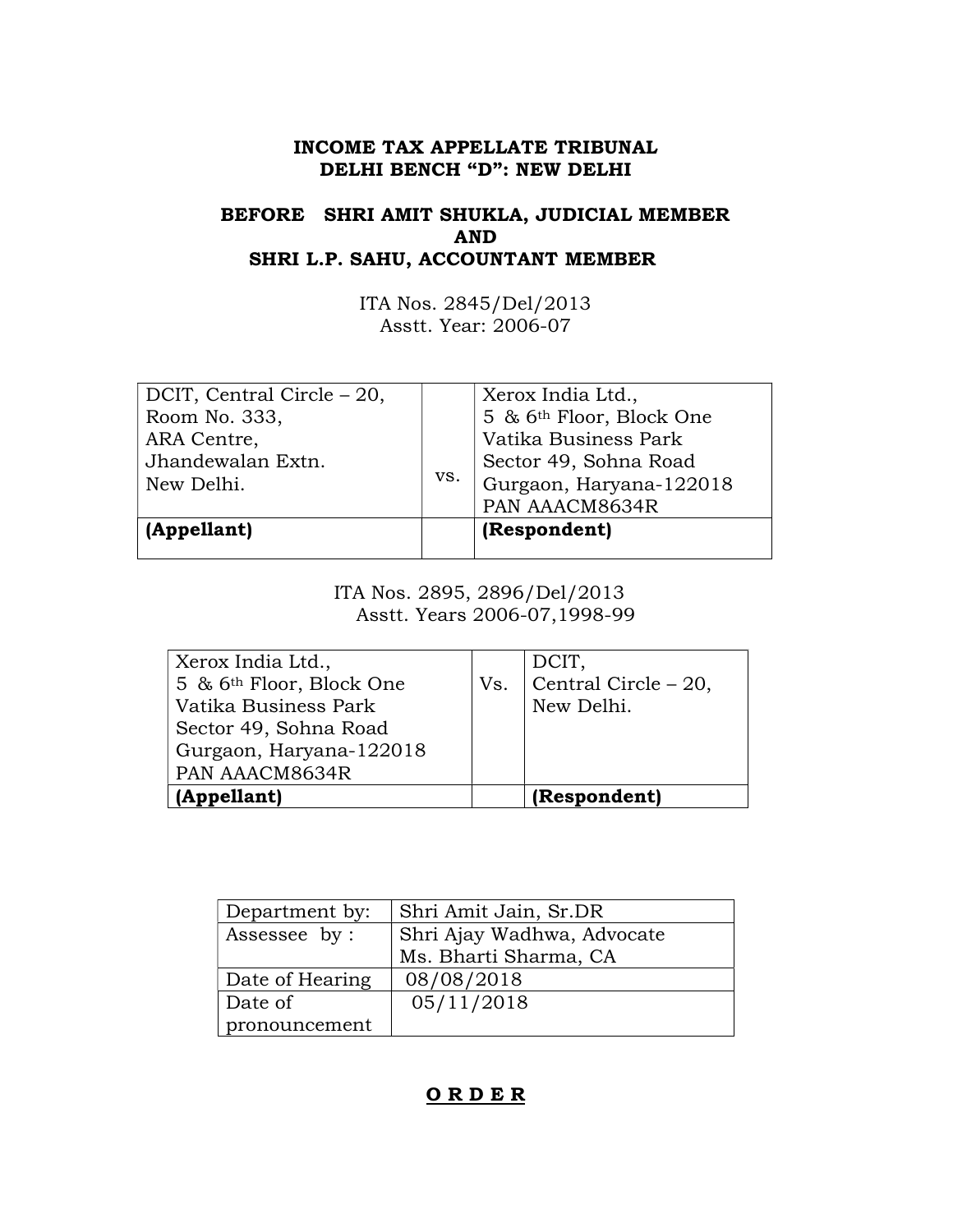### PER AMIT SHUKLA, J.M.

 The aforesaid cross appeals have been filed by the assessee as well as revenue against separate impugned order of even date 28.2.2013 passed by Ld. CIT(Appeals) XXXI, New Delhi for the quantum of assessment passed u/s 143(3) for the Asst. Year 1998-99 and u/s 143(3) for the Asstt. Year 2006-07.

### ITA No. 2896/Del/2013

#### A.Y. 1998-99

2. We will first take up the assessee's appeal for the Asstt. Year 1998-99, wherein the assessee has raised following issues in various grounds of appeal: -

- 1) Disallowance of Rs. 53,27,950/-, deduction of bonus claimed u/s 43B.
- 2) Disallowance of Rs. 36,92,020/-, deduction of sales tax claimed u/s 43B.
- 3) Disallowance of Rs. 3,25,00,000/- towards foreign travelling expenses.
- 4) Disallowance of Rs. 70,97,500/- towards contest expenses.

3. This is the second round of appeal in pursuance of Tribunal order dated 19.9.2008, wherein certain issues were restored back to of the AO for fresh adjudication.

4. In so far as disallowance u/s 43B is concerned of Rs. 53,27,950/-, in the original assessment proceedings assessee had claimed deduction of Rs. 53,27,950/- u/s 43B in respect of bonus for Asstt. Year 1997-98, paid during the year under consideration. The claim was made by the assessee as an additional claim which was rejected by the AO on the ground that same was not made in the return of income and Ld. CIT(A) had not adjudicated this issue. The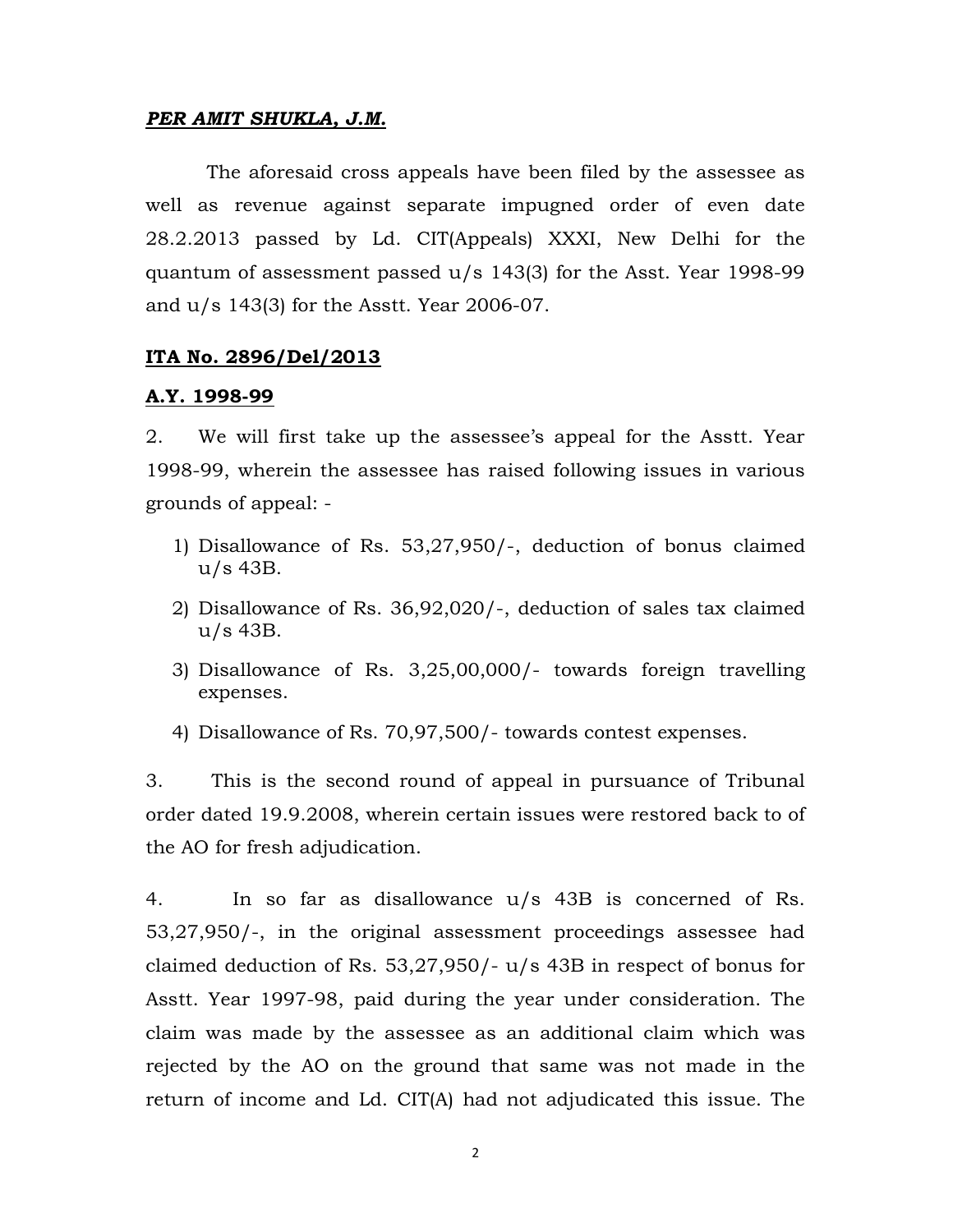Tribunal has remanded back the matter to the AO to consider the grounds on merits after hearing the assessee. However, the AO in the set aside proceedings has rejected the claim of bonus again for the same reason that claim was not made in the return of income and there is no legal provision to allow such incomplete disregard to the rejection of the Tribunal. Ld. CIT(A), remanded the matter to the AO to verify the claim of bonus on merits and in the remand proceedings the assessee filed the details of bonus deducted against Asstt. Year 1997- 98 which was duly examined by the AO in the remand proceedings. However, the Ld. CIT(A) has disallowed claim of bonus for altogether different reasons now that the bonus paid is a performance related incentive payable as per certain HR policy which is not covered u/s 43B. According to him the bonus paid by the assessee was deductible in the year in which liability for the same arose.

5. Before us Ld. Counsel for the assessee, Mr. Ajay Wadhwa after narrating the entire facts and background of the case, submitted that in the earlier year also this issue had come up where the assessee has itself has disallowed the bonus amounting to Rs. 35,93,232/- u/s 43B in its computation and in the scrutiny assessment proceedings AO has disallowed the bonus of Rs. 1,06,51,114/- which included the disallowance made by the assessee also. Ld. CIT(A) had sustained the disallowance amounting to Rs. 86,10,251/-, so additional disallowance of bonus after reducing the disallowance made by the assessee worked out to Rs. 50,17,019/-. In this year assessee has paid bonus of Rs. 53,27,950/-. Since the earlier disallowance offered by the assessee due to non-payment in the A.Y.1997-98 has been claimed by the assessee in this year as the same was paid in the A.Y. 1998-99, therefore, there cannot be any dispute that the payment of bonus of Rs.53,27,950/- has been made during the year. Here the disallowance has been made by the Ld. CIT(A) on the ground that it is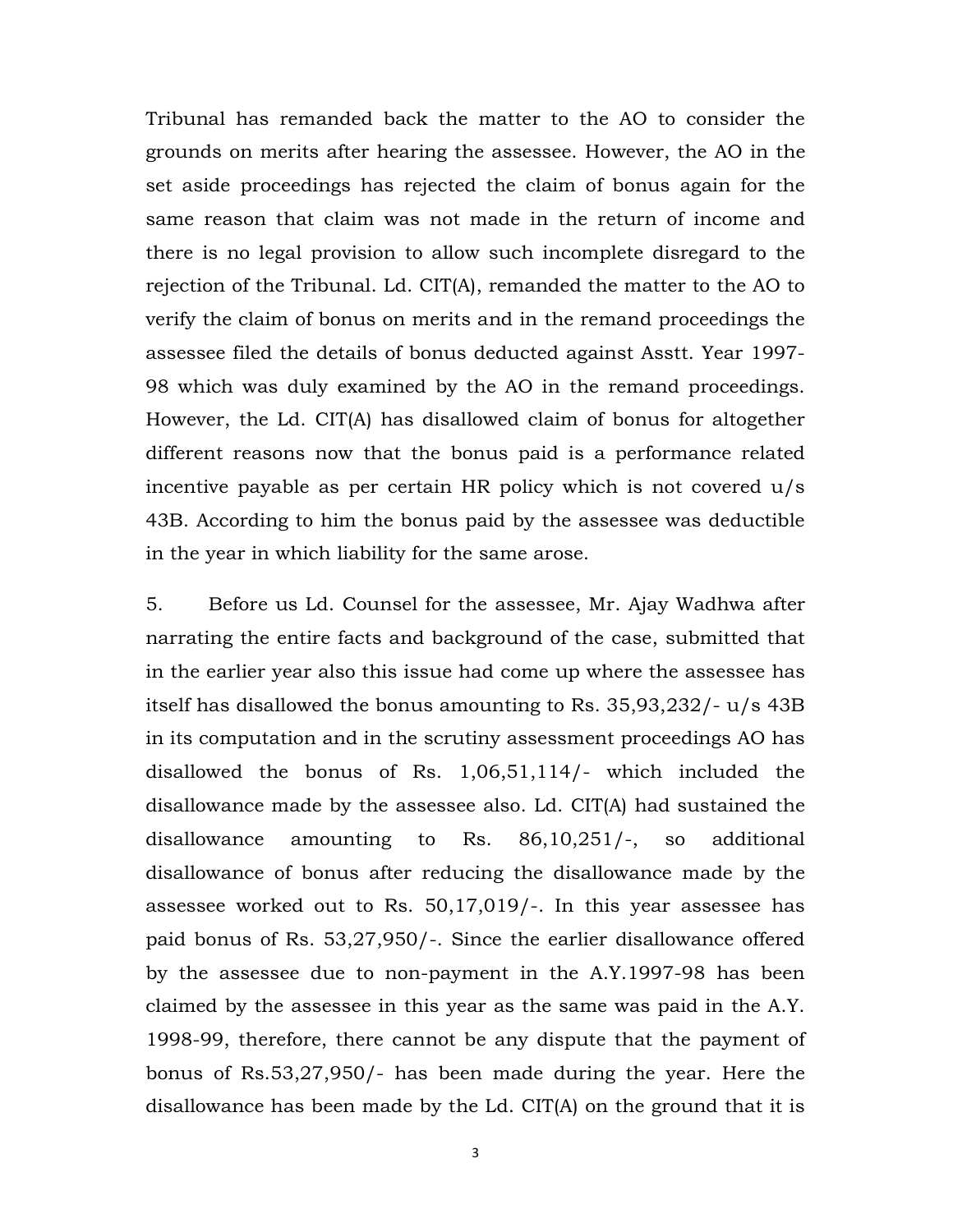incentive bonus. He submitted that the bonus is covered  $u/s$  43B(c) which covered  $u/s$  36(1)(ii). From the plain reading of the same, it is clear that nowhere section 36(1)(ii) envisages that performance related bonus are to be excluded. He also referred to various decision wherein it has been held that such kind of bonus is allowable u/s 36(1)(ii) read with section 43B the list of such judgments relied upon by him are as under :-

- i. Hon'ble Bombay High Court in the case of Sesa Goa Ltd. (2009) 316 ITR 399;
- ii. Hon'ble Kerala High Court in the case of CIT v. P. Alikunju (1987) 166 ITR 611;
- iii. Hon'ble Madras High Court in the case of CIT vs. D. Mohamed Ismail (1997) 227 ITR 211 (Madras);
- iv. Hon'ble Kerala High Court in the case of CIT vs. Travancore Titanium Products Ltd. (1993) 203 ITR 714 (Kerala).

6. On the other hand, Ld. DR strongly relied upon the order of the Ld. CIT(A).

7. After considering the rival submissions and on perusal of the relevant finding from the impugned order, we find that in the first round the subject matter of disallowance was, whether the assessee can make such a claim during the course of assessment proceedings or not and the matter was set aside by the Tribunal to the AO to examine the claim of the assessee on merits. AO has again disallowed the claim of payment of bonus u/s 43B precisely on the same ground that it was not claimed by the assessee in the return of income, which was in complete disregard to the direction of the Tribunal. There is no dispute that such a payment of bonus amounting to Rs. 53,27,950/ has been made during the year and the same has been claimed u/s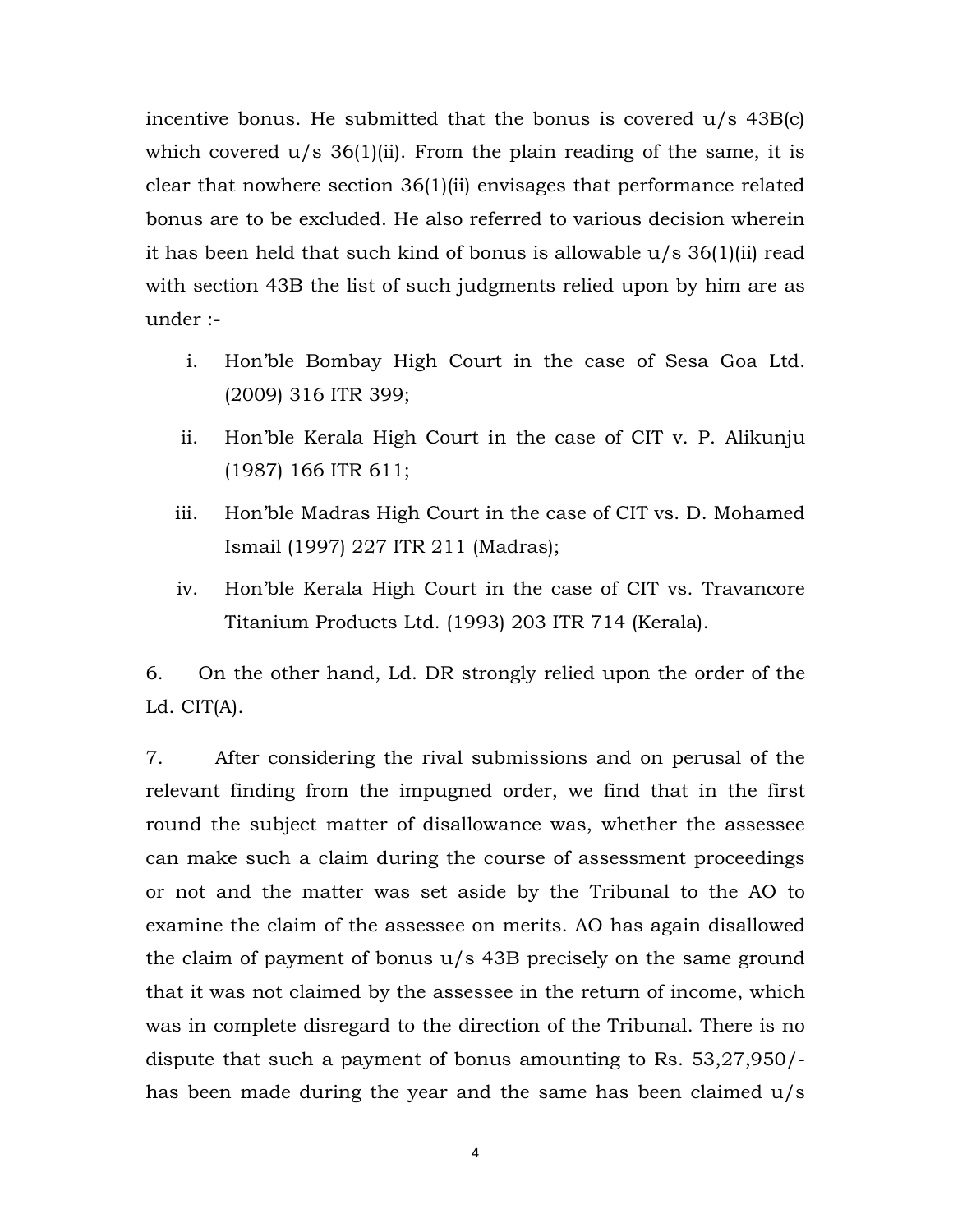43B. Before the Ld. CIT(A) in the remand proceedings the AO has stated that assessee has not furnished any vouchers, bills, details of mode of payment, details of employees to whom such bonus was paid which was in the nature of "customers satisfaction management survey bonus". But before the CIT(A) the assessee has complete details of payment including details of vouchers dates of payment in regard to the amount of bonus which was filed before the AO which runs into hundreds of documents. All these facts have been noted by the Ld. CIT(A) in para 3.2.8. However, he Ld. CIT(A) without disputing the nature of details filed, held that the bonus paid by the assessee is not bonus payable under the 'Bonus Act 1965' and since it is a performance related incentive payable as per HR policy, therefore, same is not covered  $u/s$  43B. Such a reasoning given by the Ld. CIT(A) is incorrect, because section 43B(c) only mentions that, "any sum referred to any clause (ii) of sub section (1) of section 36". The said provision of Section 36(1) (ii) reads as under: -

"36(1) The deductions provided for in the following clauses shall be allowed in respect of the matters dealt with therein, in computing the income referred to in section 28-

.........

(ii) any sum paid to an employee as bonus or commission for services rendered, where such sum would not have been payable to him as profits or dividend if it had not been paid as bonus or commission."

8. Ergo, there is no condition that the sum paid as a bonus to the employee for services rendered cannot be performance related. The only limitation is that such sum was not payable to him as a profit or dividend, that is, payment of bonus should not be in the nature of profit or dividend of the company. If assessee has been paying bonus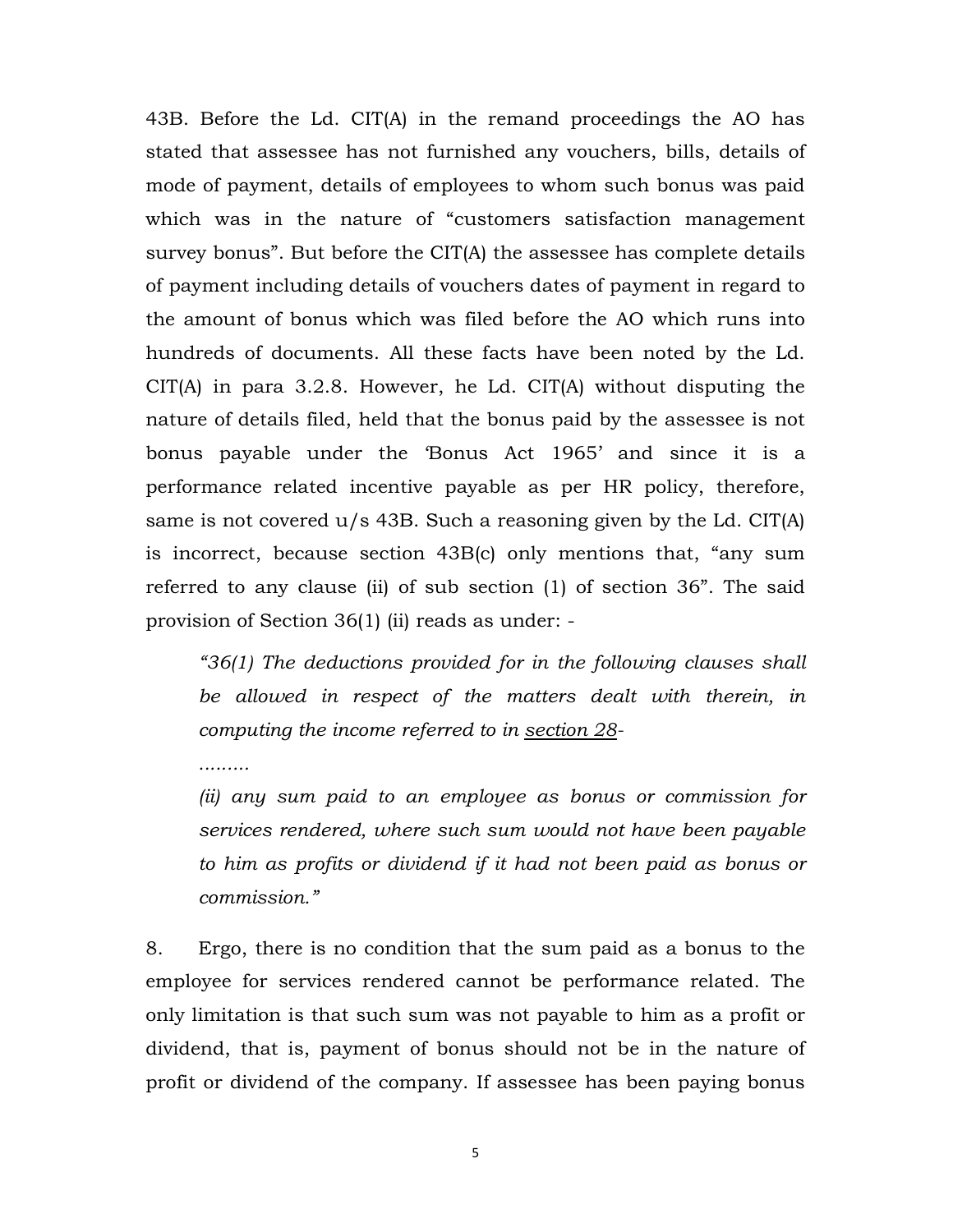from last several years which is given to the employee in the form of customer satisfaction bonus or linked to any performance based, then also such a bonus is allowable as deduction u/s 36(1)(ii). This precise issue has been dealt with the Bombay High Court in the case of Sesa Goa Ltd.(supra). Nowhere it has been the case of the department that these were linked with the profit of the business. But it was a matter of certain customary practice adopted by the company to give performance-based bonus to the employees. Thus, the reason for making a disallowance of the Ld. CIT(A) cannot be sustained and same is directed to the deleted. In the result ground No. 3 to 3.2 is allowed.

9. In so far as disallowance of sales tax payment is concerned, the same has not been pressed as raised in ground No. 4 to 4.2, therefore, the same is dismissed as not pressed.

10. Coming to the issue of disallowance of foreign travelling expenses the Tribunal has set aside this issue to the file of the AO after disallowing and holding as under: -

"14.3 We have considered the facts of the case and rival submissions. We have also considered the submissions of the Ld. Counsel that provision made in this year was reversed in the next year and only the actual expenditure was claimed, which is a practice followed by the assessee consistently over a period of time. However, we find that the Tribunal had restored the matter to the file of AO in the order for A.Y. 1997-98. Since, a view has been taken in the matter already by a coordinate Bench, it would be in order that the same is followed. Therefore, we restore the matter to the file of the AO for fresh adjudication in the light of the facts available on record."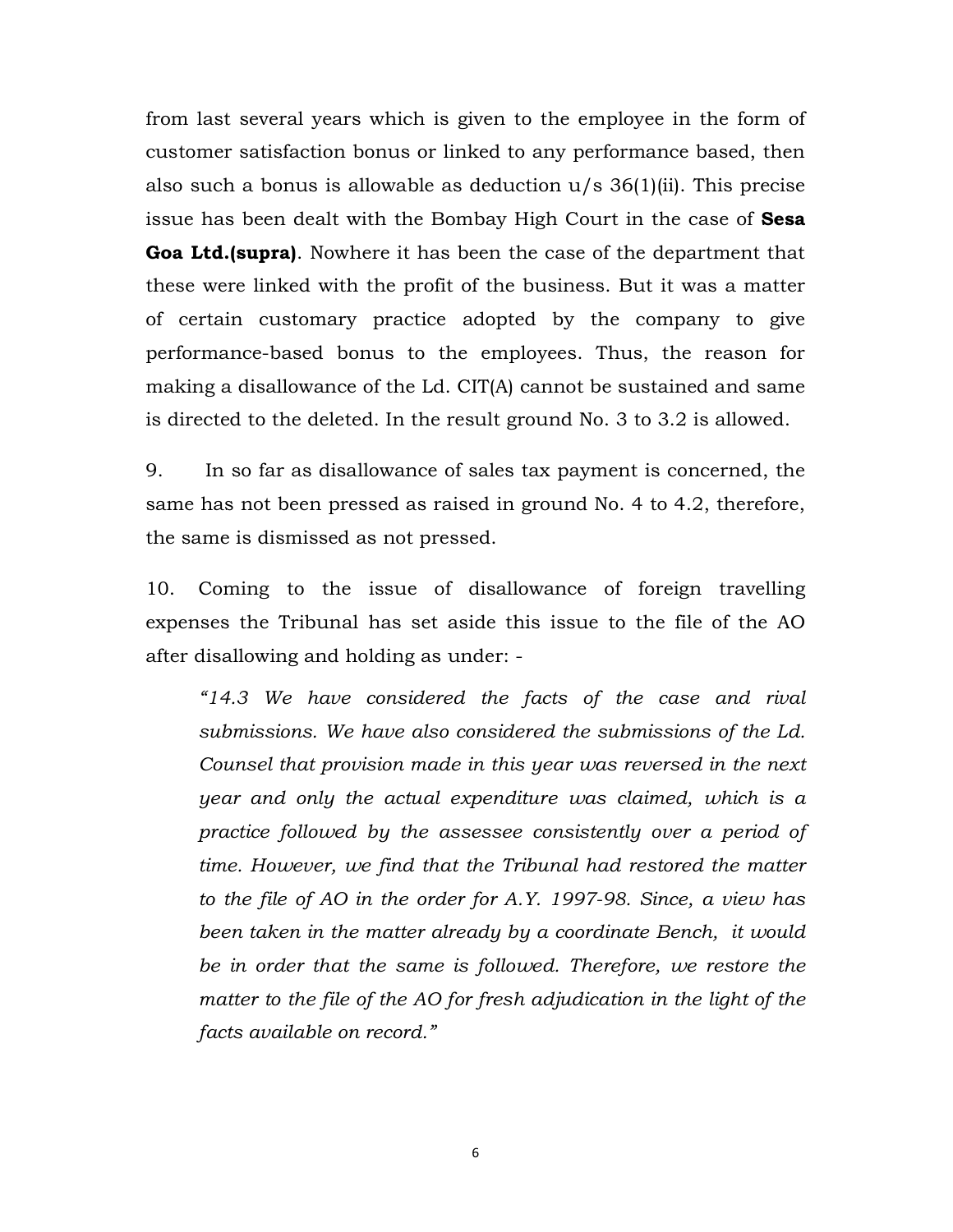11. AO has made the disallowance of Rs. 3.25 crores for the reasons of non-furnishing of complete details relating to foreign and inland travel expenses. Before the Ld. CIT(A) assessee filed additional evidences stating that the AO has asked to furnish each and every detail and since the matter was more than 14-year-old, therefore, it is not possible for the company to locate records relating to travel undertaken by its employees. Apart from that, management of the company has also changed hands and even officers looking after this matter has been changed on at least three to four occasions. Thus, after lot of efforts each and every voucher relating to travel and contest expenses have been located and was filed before the Ld. CIT(A). These evidences were sent to the AO to submit his remand report. However, the AO held that despite various opportunities to the assessee these details were not furnished therefore additional evidences may not admitted. In response, the assessee has given a detailed reply which has been incorporated by the Ld. CIT(A) from pages 12 to 17. However, the Ld. CIT(A) too has not admitted the additional evidence and rejected the assessee's entire submissions.

12. Before us Ld. Counsel for the assessee submitted that the assessee incurred expenditure of Rs. 11,44,47,444/- on foreign and in-land travels. The expenditure included provision of Rs. 12.08 lakh in respect of in-land travels and Rs. 2,67,63,000/- relating to foreign travels. As per the assessee company, it had evolved "Grand Slam" scheme as an incentive to the employees. The scheme was floated to motivate the employees to achieve their sale targets and the employees who fulfilled the targets were permitted to take their spouses with them therefore, the expenditure was incurred for the purpose of business. Regarding provision, the assessee was following the practice of making provision in respect of travelling expenses calculated on the basis of advances given to the employees. The provision was made in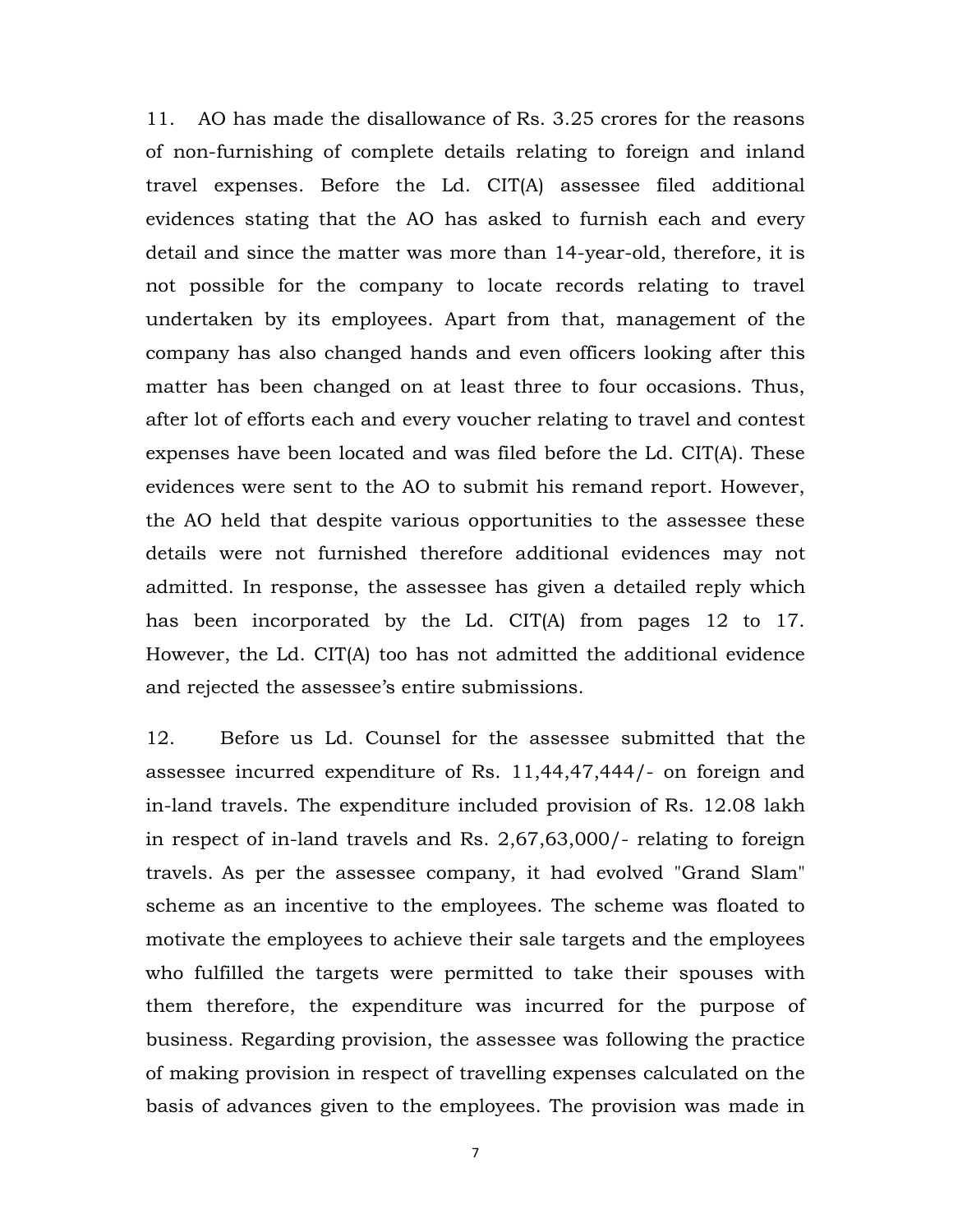respect of journeys which had already been performed but their bills and supporting evidence for travel were received in the subsequent assessment year. The provision is thus an expenditure which was entered in the Profit and Loss account for the year. This provision made was reversed in toto to the last rupee in the subsequent assessment year. Hence on reversal of the provision, the profit of the company was increased to the extent of the reversed amount. The net effect of this transaction is that the expense booked in the last year is taken as income in the subsequent year. The expenditure claim is therefore, allowable in the year in which the provision is made and the same provision becomes the income in the subsequent assessment year when it is reversed. Hence, between FY 1997-98 and FY 1998-99, the expense was reversed and taken as income. In this manner, there is tax neutrality. To reiterate, he submitted that the provision disallowed by the Id. Assessing Officer has been reversed and treated as income on 31.12.1998. Evidence in support has been enclosed in the paper book showing that a sum of Rs.2,67,63,000/- towards foreign travel provision was reversed by crediting GL Code G4120601vide voucher No. J-124403 dt.31/12/1998. Similarly, provision towards inland travel was also reversed by a sum of Rs. 12,02,000/- by crediting GL Code G4060401vide voucher No. J-40927 dt.25/04/1998. After having reversed the provision in the subsequent year, the assessee accounted for foreign travel expenses for which the bills had been received and were finally approved by the management. In respect of A.Y. 1998-99, Ld. Counsel pointed out that the provision for foreign travel expenses made on 31.12.1997 which was Rs. 2,67,63,000/- and Rs. 12,02,000/- for inland travel made on 31.03.1998. Further this provision was reversed on 25.04.1998 for inland travel and on 31.12.1998 for foreign travel; and during the F.Y. 1998-99, expenses of Rs. 2,07,08,476/- for foreign travel and Rs.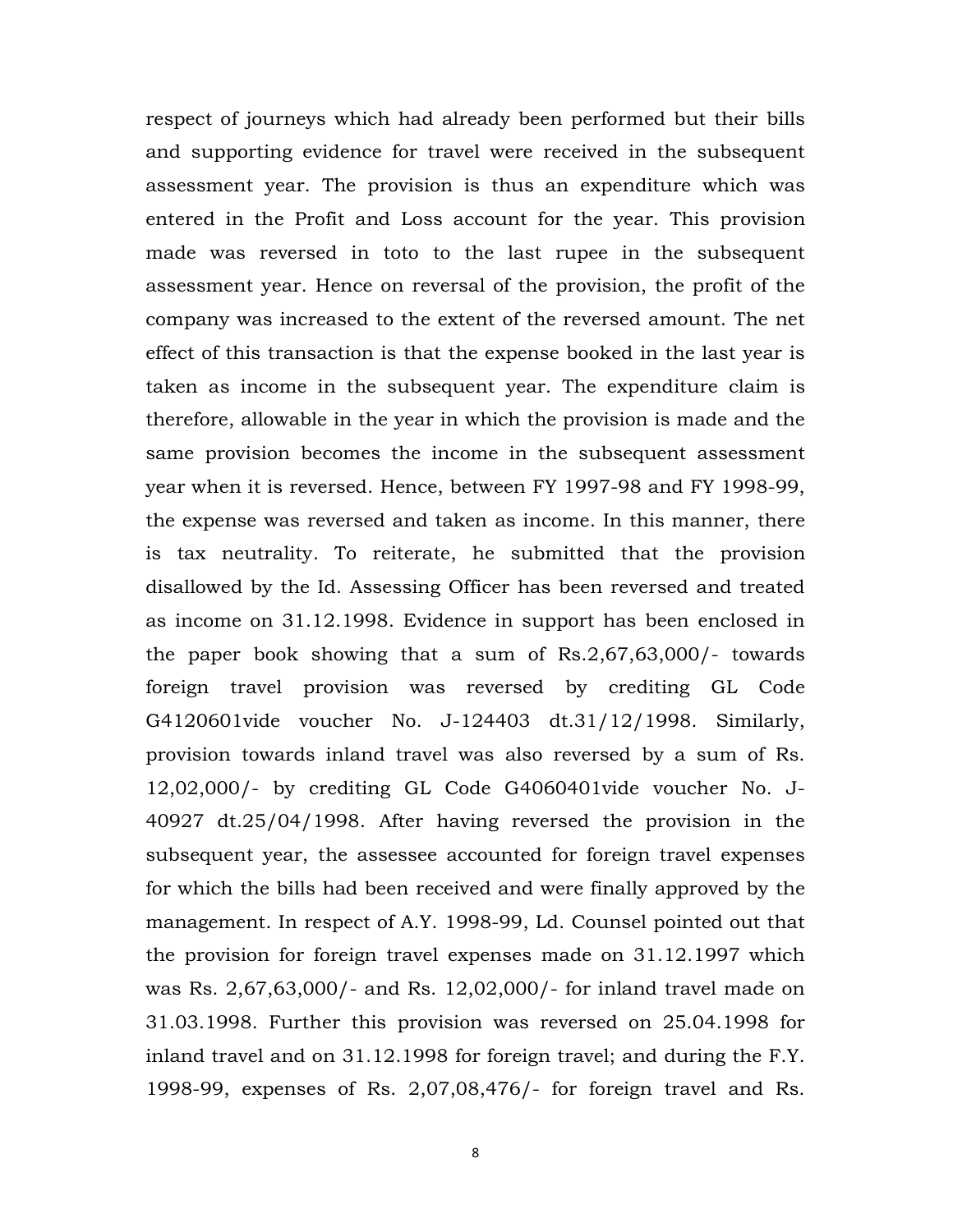12,30,609/- for inland travel were incurred and booked and claimed against the said provisions of Rs. 2,67,63,000/- for foreign travel and Rs. 12,02,000/- for inland travel. As a matter of accounting practice, this policy has been followed by the assessee company from the beginning, claim of which stood allowed in previous years also. Therefore, he submitted that the issue is purely legal in nature and relates to the assessee's method of consistency i.e. making a provision for travelling expenses which is reversed in subsequent assessment year which is completely tax neutral.

13. Ld. Counsel further submitted that this system was thoroughly examined by the Tribunal in Asstt. Year 1995-96 and 1996-97, wherein this issue has been decided in favour of the assessee in revenue's appeal. In this year also, the Tribunal has followed the ratio of decision of Asstt. Year 1997-98 and directed the AO to follow the principle of consistency.

14. On the other hand, Ld. DR strongly relied upon the order of the Ld. CIT(A) and submitted that despite various opportunities the details of such expenses could not be furnished.

15. We have heard the rival submissions and also perused the relevant finding given in the impugned order. From the records it is seen that assessee is following a practice of making provision in respect of travelling expenses of the employees which was calculated on the basis of advances given to the employees and such a provision was made in respect of the journeys which have already been performed, but their bills and supporting evidences for the travel was received in the subsequent year. The provision of such expenditure was entered in the profit and loss account which has been reversed in the subsequent assessment year and accordingly, the profit of the assessee had increased to the extent reversed amount. The net effect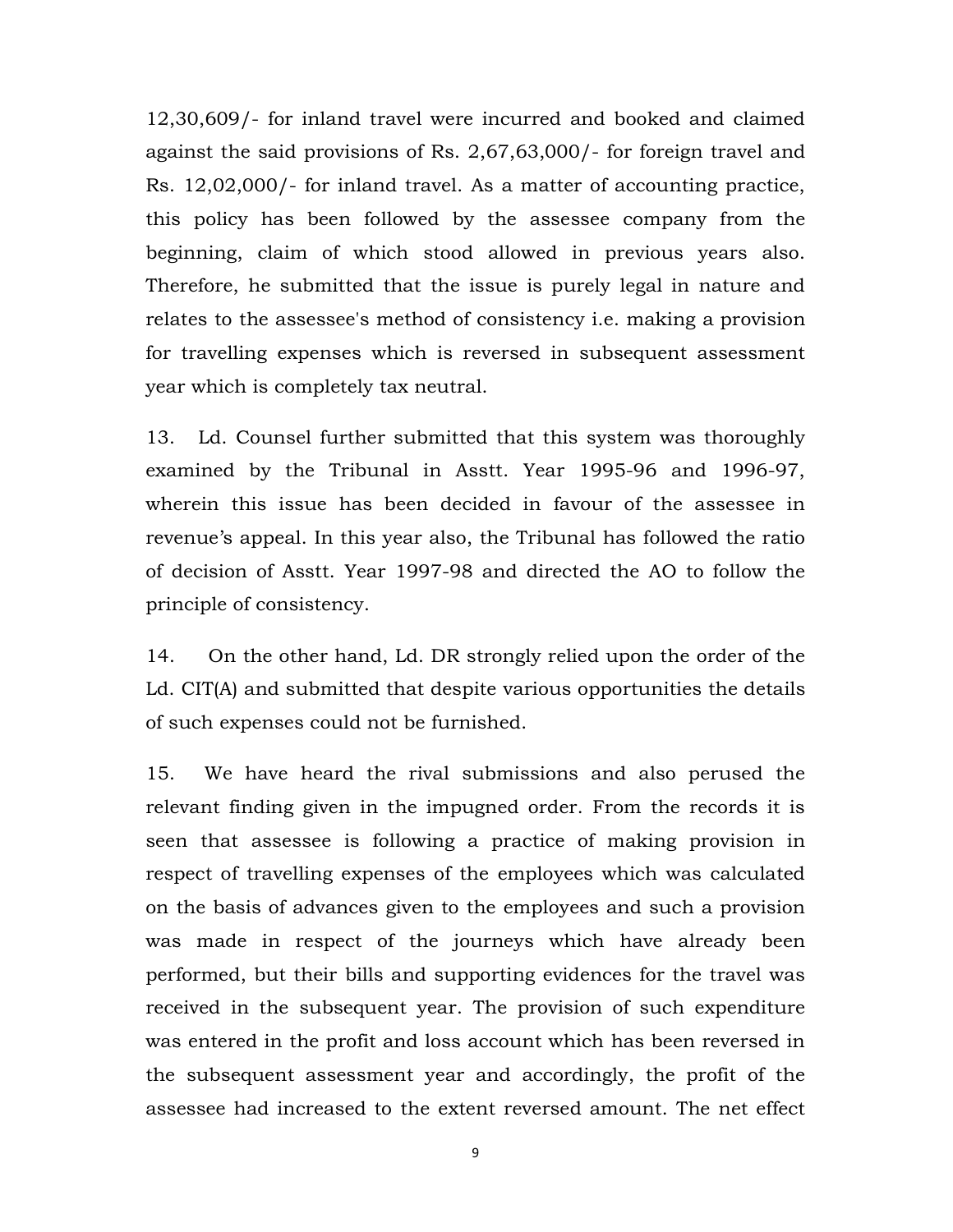of this transaction is that, the provision for expenses booked in the last year is taken as income in the subsequent year. The expenditure has been claimed on the basis of provision made and if such provision is found to be excess then same is reversed in the subsequent year and offered as income. Hence, it is a kind of tax neutral. Apart from that, we find that assessee has enclosed all the details alongwith vouchers regarding foreign travel expenses which was reversed, which amounted to Rs. 2,67,63,000/- and also provision towards inland travel reversed was Rs. 12,02,000/-. Such a system of reversal of provision has been accepted by the Tribunal in the earlier year, therefore, there is no reason as to why such accounting practice and consistency should be not followed when it is tax neutral.

16. In so far as the allegation of the AO and Ld. CIT(A) that additional evidence filed cannot be admitted, we are unable to subscribe to such a finding, because this matter pertains to the financial year 1997-98 and the set aside proceedings had started in the year 2009; and since there were more than 100's of entries and bills, therefore it was contended that the entire details which is almost 14 years old could not be located. Once after due diligence and effort assessee could furnish entire documentary evidence and details then it was the incumbent upon the AO and Ld. CIT(A) to examine the same in the interest of justice especially when more than one and a half decade has been passed. If the assessee is filing the lead evidence before the appellate authorities and is able to demonstrate as to why such evidence could not filed earlier, then such matter having bearing on the issue not only need to be considered but also has to be adjudicated in the interest of justice. Therefore, the ground taken by the AO and Ld. CIT(A) to reject the additional evidences is not correct. On the perusal of the details which have been furnished before the Ld. CIT(A), it is seen that assessee has filed all the necessary documents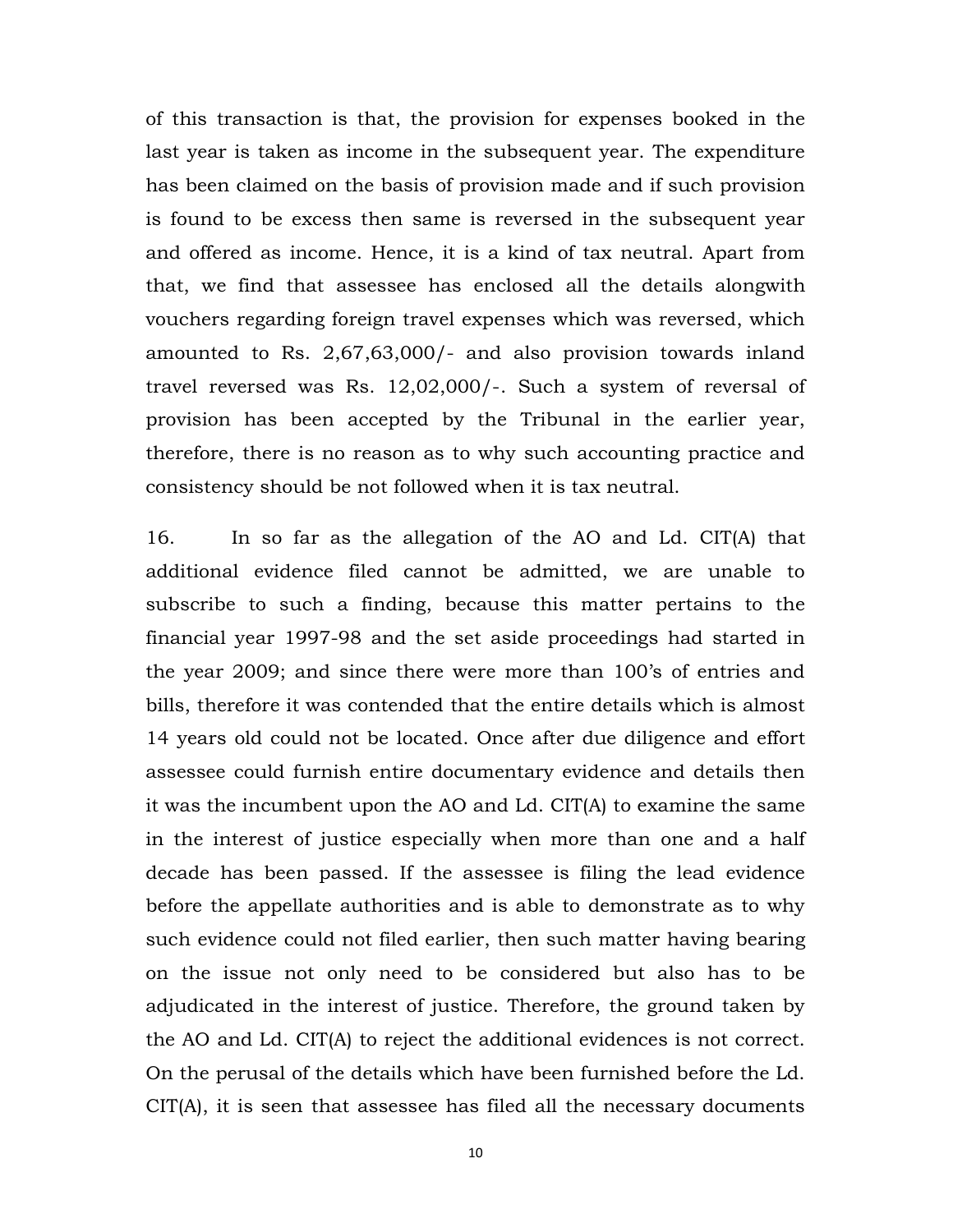and details and the basis for making the provision for foreign travel and otherwise also the claim is based on provision made and as and when bills were submitted by the employees to the assessee company then only such a claim was made and hence it has to be allowed. Thus, in the facts and circumstances of the case we are unable to uphold or sustain any addition and hence the same is directed to be deleted.

17. In so far as Disallowance of Rs. 70,97,500/- toward contest expenses is concerned, admittedly this is identical to the issue of provision of travelling expenses. The brief facts are that the assessee had incurred total expenses of Rs. 2,00,60,379/- on account of contest sale during the year. These expenses were incurred by the company to conduct contests for promotion of sales under various schemes. However, at the year end, as per the accounting policy of the company, certain expenses which were incurred for the year but bills of which were not received, were provided for in the Expense Account. In the following year, that amount was reversed thus making the transaction tax neutral. The AO has disallowed the claim on account of not furnishing the ledger account original bills of expenditure and commercial expediency. Ld. CIT(A) too has rejected the same kind of additional evidences filed before the Ld. CIT(A) on the same ground. Here also the fact remains the same that assessee has been as a matter of fact and as accounting practice has been making provision in respect of contest expenses and reversing the same after the bills are received. Since the facts and issues involved are exactly the same as discussed in respect of provision of travelling expenses, therefore our finding given therein will apply *mutatis mutandis* for this issue also accordingly this addition too is directed to be deleted.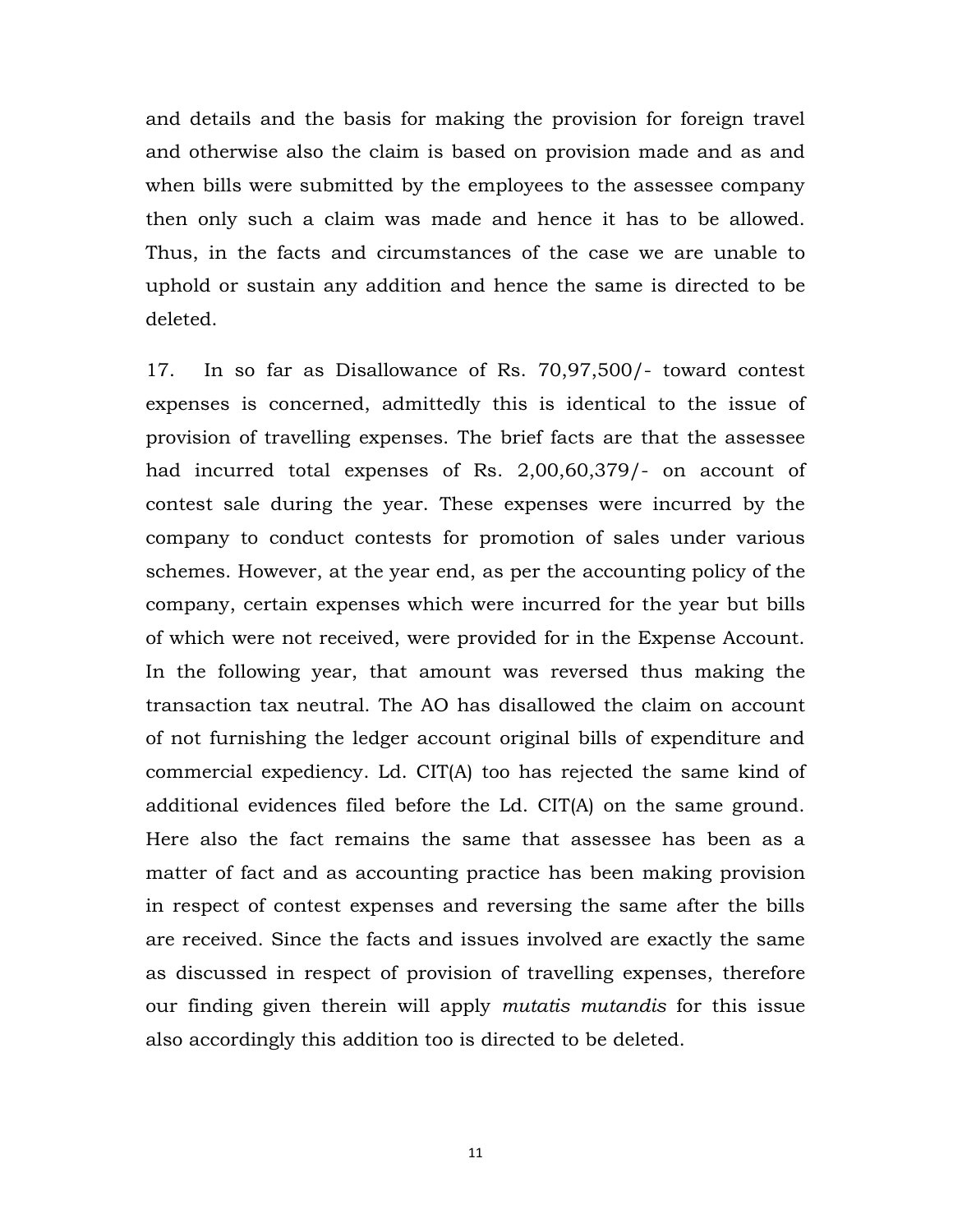18. Lastly, with regard to levy of interest u/s 220(2), as raised in ground No. 7, we direct the AO to levy the interest only from the date of fresh notice of demand created by the AO in the set aside proceedings. The relevant particulars and cross payment in this regard reads as under: -

| Sl.<br>$N_{0}$            | <b>Particulars</b>                                                                                                            | <b>Relevant</b><br><b>Date</b> | <b>Amount of</b><br><b>Demand</b> | <b>Comments</b>                                                                                                                                                           |
|---------------------------|-------------------------------------------------------------------------------------------------------------------------------|--------------------------------|-----------------------------------|---------------------------------------------------------------------------------------------------------------------------------------------------------------------------|
| $\mathbf{I}$              | Assessment $u/s$ 143(3)<br>was made                                                                                           | $29 - Dec - 00$                | 9,01,00,655/                      | Original demand                                                                                                                                                           |
| 2                         | <b>Demand was partially</b><br>met from Refund for<br>AY1994-95                                                               | $20$ -Feb-01                   | 5,60,84,046/-                     | Demand paid in 50 days<br>from date of assessment<br>Order.                                                                                                               |
| $\mathfrak{Z}$            | Order u/s 154/143(3)<br>was made                                                                                              | $26 - Jul - 01$                | 8,80,07,964/-                     | Original demand rectified<br>$u/s$ 154                                                                                                                                    |
| $\boldsymbol{\varLambda}$ | Appeal effect of $CIT(A)$<br>Order (disallowance of<br>tour & travel expenses<br>and contest expenses<br>was <i>deleted</i> ) | $25$ -Feb-02                   | 1,00,93,312/-                     | This was the demand<br>remaining after appeal<br>effect of $CIT(A)$ Ordeer.<br>Tax refund of<br>Rs.4,59,90,728/- (i.e. 2<br>minus 4) was computed<br>and returned in cash |
| 5                         | <b>Appeal effect to ITAT</b><br>Order given u/s<br>$251/143(3)$ -<br>(disallowance of tour &<br>travel expenses               | $30 - Nov - 09$                | 4,30,78,776/                      | <b>Demand restored for</b><br>grounds allowed in our<br>favour by CIT-A but<br>restored by ITAT which<br>includes (i) tax demand                                          |

| and contest expenses was<br><i>restored</i> ) | of Rs. 13407168/-<br>$\vert$ , (ii) Interest u/s<br>$234B$ of<br>$Rs.7353688/-$ and<br>$(iii)$ Interest $u/s$ |
|-----------------------------------------------|---------------------------------------------------------------------------------------------------------------|
|                                               | $220(2)$ of                                                                                                   |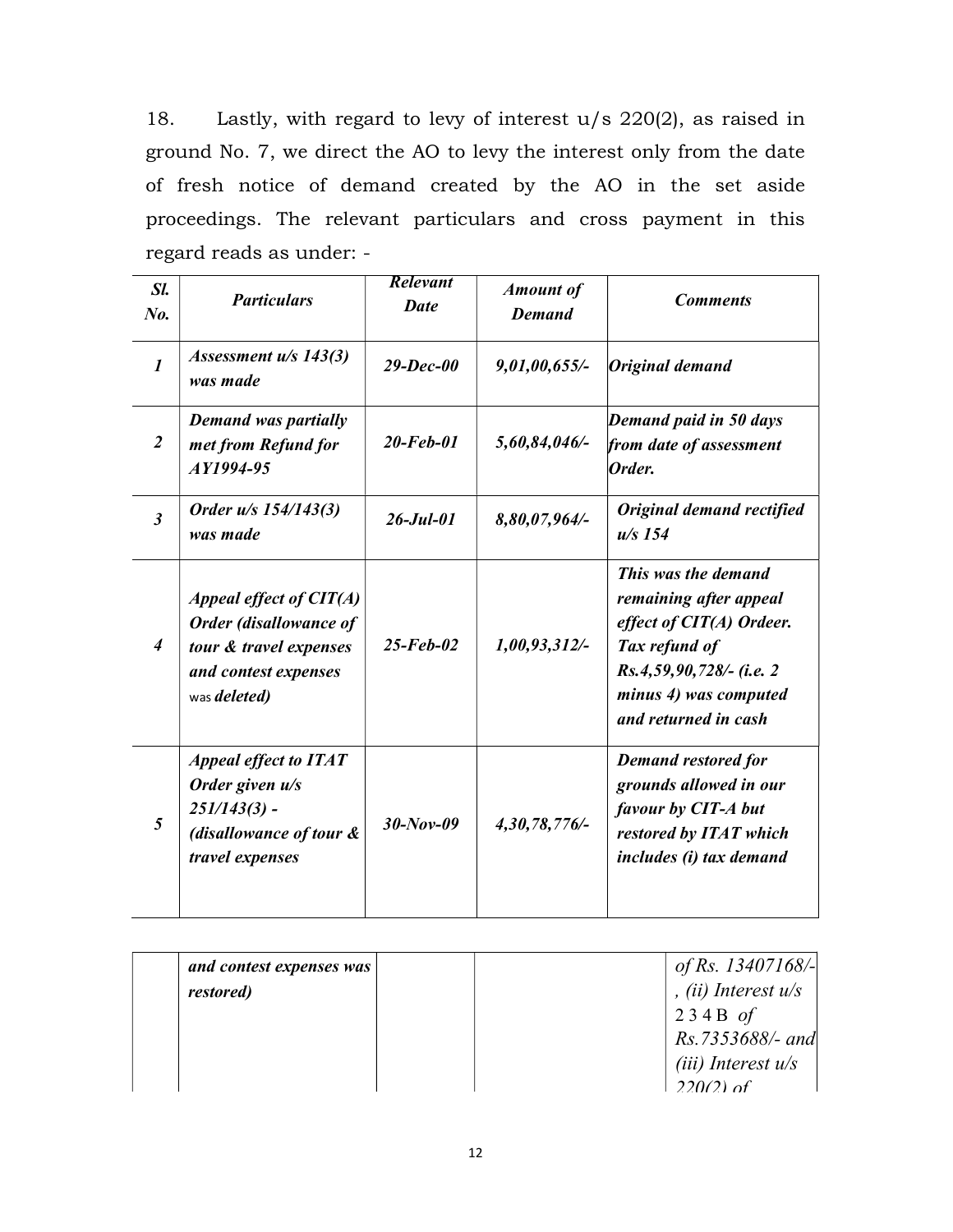| 6 | Demand raised in Order<br>u/s 251/143(3) dt.30-Nov-<br>09 was paid on various<br>dates from various year's<br>refunds | $27-Sep-$<br>2011<br>$20$ -Feb-<br>2012 | 2, 21, 61, 926/<br>1, 84, 17, 694/<br>20, 15, 414/ | Demand of Rs.<br>4, 30, 78, 77/<br>was paid to the<br>extent of<br>Rs.4,25,95,034/- |
|---|-----------------------------------------------------------------------------------------------------------------------|-----------------------------------------|----------------------------------------------------|-------------------------------------------------------------------------------------|
|   |                                                                                                                       | $20$ -Oct-                              |                                                    |                                                                                     |

From the above it is seen that the demand which has been finally sustained is much more than the demand which was sustained by the Tribunal in the first round which should have been much lower as substantial relief was granted. Therefore, there cannot be any issue of levy of interest u/s 220(2) from the original date of first assessment order. Accordingly, the AO is directed to compute the interest u/s 220(2) from the date of demand notice issued by him after the expiry of 30 days of 30th November, 2011; and after giving effect to this order considering the additions which have been deleted in the earlier paragraphs.

19. Accordingly appeal of the assessee is partly allowed.

# IT A No. 2895/Del/2013 (A.Y. 2006-07)

- 20. In this appeal the assessee has raised following grounds:-
	- 1. "The order of Ld. CIT (A)-XXXI, New Delhi dated 28.02.2013 is bad in law and on facts.
	- 2. That the CIT(A) has erred on facts and in law in not allowing deduction of royalty payment amounting to Rs.3,95,258j- as a revenue expenditure by erroneously alleging 20% of the royalty expenses incurred by the appellant attributable to use of trademark, and therefore capital in nature without appreciating the submissions filed and case laws relied on by the appellant.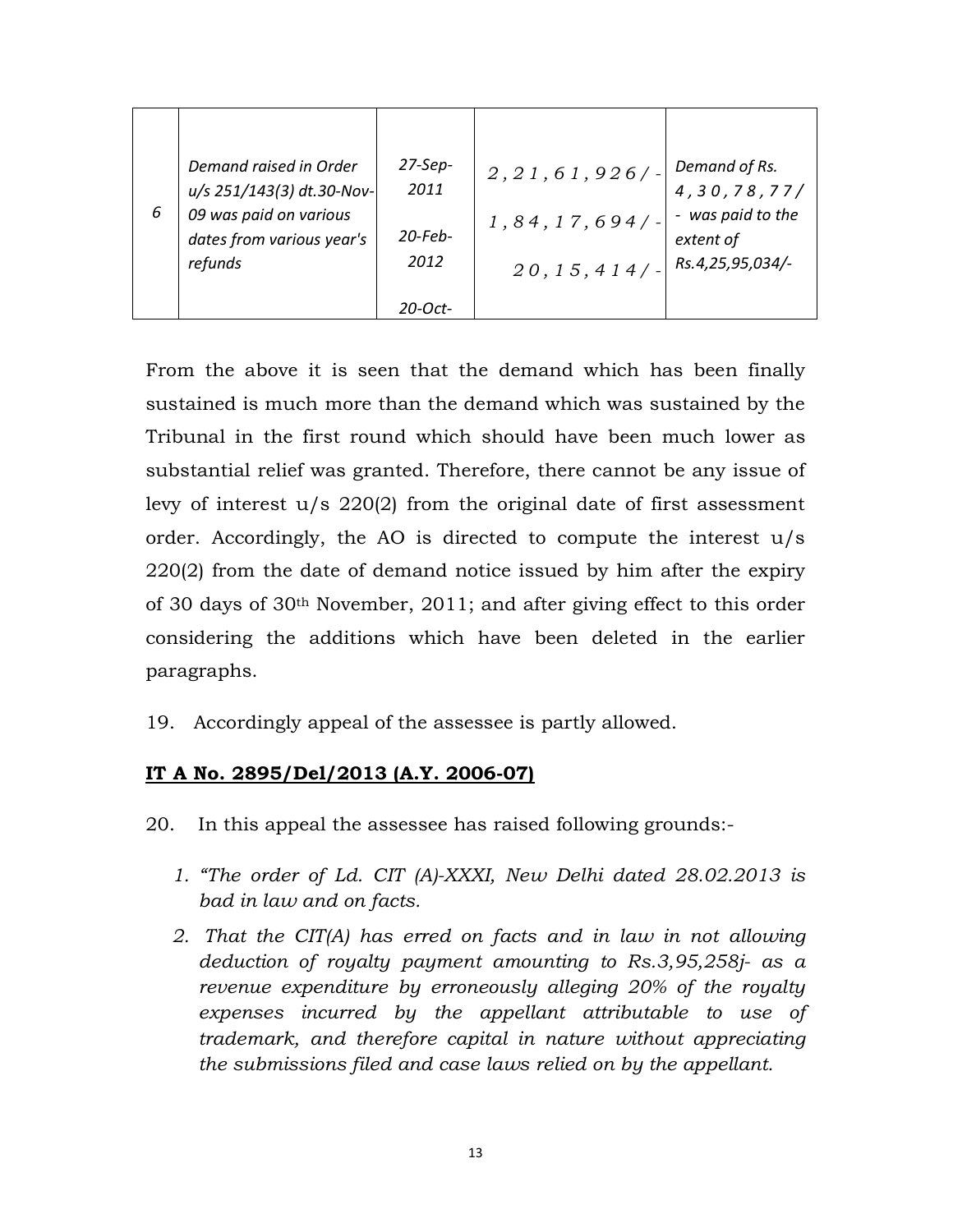2.1 That the CIT(A) has erred in law and in facts in overlooking the fact that the royalty on sales paid by the appellant is towards (i) grant of license, (ii) furnishing of improvements, (Hi) provision of technical assistance; and not towards use of trademark.

2.2 The Ld CIT(A) has erred in law and on facts in not appreciating the fact that there is no royalty attributable to trademark at all. Hence the disallowance made is on a mistaken belief which is not sustainable in law.

2.3 The Ld. CIT(A) has erred in facts, in believing that assessee has himself claimed that royalty to the extent of 20% may be attributed towards use of trade mark.

- 3. That the Ld. CIT(A) has erred in law and on facts in holding that assessee was paying royalty as a pre-specified percentage of domestic and export turnover of goods manufactured by it and there was a transfer in technology by the parent Co to assessee Co.
- 4. That the Ld. CIT(A) has erred in law by not appreciating that on similar facts and circumstances, jurisdictional Tribunal and High Court have upheld such royalty expenditure as revenue expense.
- 5. That the CIT(A) has erred on facts and in law in charging interest under section 234B and 220(2) of the Act.
- 6. The appellant craves leave to alter, amend or add any other ground of appeal either before or during the course of hearing."

21. In assessment year 2006-07 cross appeal has been filed by the assessee as well as by the assessee also which is **ITA No.** 2845/Del/2013.

22. We will first take up the revenue's appeal wherein revenue has raised following grounds: -

- "1. The order of the Ld. CIT  $(A)$  is not correct in law and facts.
- 2. On the facts and circumstances of the case as well as in law the Ld. CIT (A) has erred in deleting the addition of Rs.27,55,467/- made by AO on account of retrenchment of certain personnel/severances as the assessee was under no obligation to make any payment.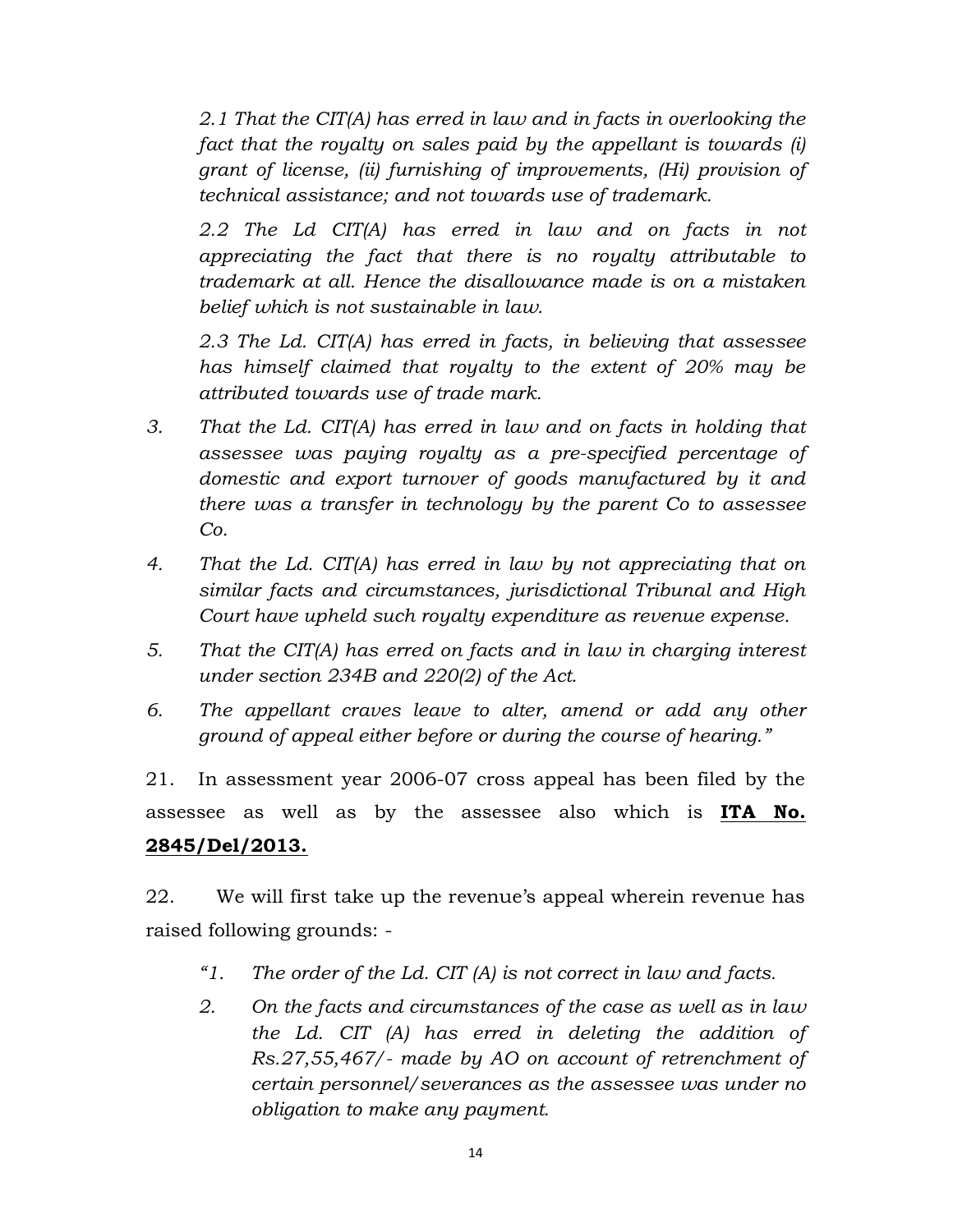- 3. On the facts and circumstances of the case as well as in law the Ld. CIT (A) has erred in not appreciating that there was no admissibility of expenses to employees working under contractors either u/s 37 of IT Act, 1961 or under any other provision of the Act.
- 4. On the facts and circumstances of the case as well as in law the Ld. CIT (A) has erred in giving direction to treat the 80% of total expenditure on account of royalty as revenue expenditure despite had enduring benefit as long as business continued.
- 5. On the facts and circumstances of the case as well as in law the Ld. CIT(A) has erred in giving direction to allow depreciation on 20% of the royalty expenditure despite no asset was created even after payment of royalty.
- 6. On the facts and circumstances of the case as well as in law the Ld. C1T (A) has erred in giving direction to allow depreciation on the assets discarded despite the assessee failed to identify such assets.
- 7. The appellant craves leave to add, amend any / all of the grounds of appeal before or during the course of the hearing of the appeal".

23. In so far as the ground No. 2 and 3 of revenue's appeal is concerned, i.e., disallowance of compensation of employees, AO has disallowed the expenditure on the ground that assessee company was under no contractual obligation to make the payment of retrenchment to the employees who were not in an employment at the time of payment as they were the employees of the contractors and assessee company has no contract with its employees in respect of this payment. Lastly, such expenditure cannot be allowed u/s 37. Ld. CIT(A) has deleted the disallowance after considering the additional evidence in the form of bills/invoices raised by the contractors and assessee seeking payment of retrenchment compensation for the employees and such additional evidence was also confronted to the AO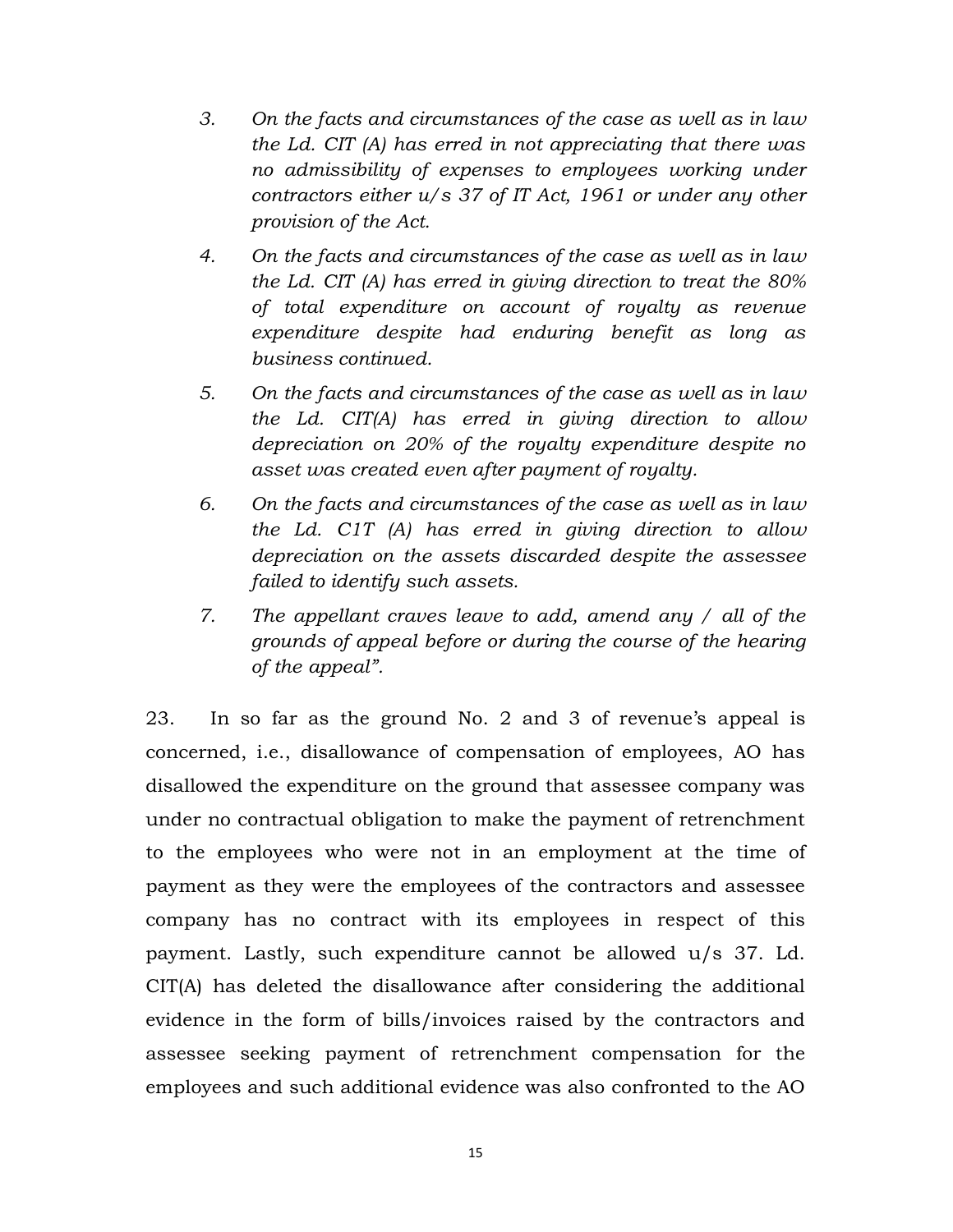from which AO has also submitted the remand report. The AO's contention in the remand report has been that there was no necessity that the assessee company was under legal obligation to make such payment, therefore, there is no necessity to peruse the bills / vouchers. The assessee has filed submissions before the Ld. CIT(A) the sums and substance of which reads as under: -

- i) The assessee had taken a number of persons on contractual basis from the contractors. Their salaries and social security dues were paid by the contractor who in turn used to raise monthly bills on the company for placing the service of manpower with the assessee.
- (ii) During the impugned assessment year, services of some such workers were discontinued. The contractors brought to the notice of the assessee that they have to incur cost towards full and final settlement of such employees along with severance cost such as retrenchment compensation, leave encashment, gratuity etc.
- (iii) According to the assessee, the payment had to be 'made to safeguard the interest of the company and to avoid any dispute with the employees.
- (iv) The assessee sought an advice from a senior Advocate of Hon'ble Supreme Court of India who opined as under: -

"Considering the totality of facts and circumstances, it is not advisable to have "Off Roll" employees through OSP arrangement as is presently there it is also relevant to notice that these "Off Roll" .employees are at the premises of XMC for the full day and work shoulder to shoulder along with regular employees of XMC The working hours, leave, off day, Email ID, lunch arrangement etc. are same and similar for Off Roll persons as well as regular employees of XMC These "Off Roll" employees virtually get Instructions and are in the supervision and control of the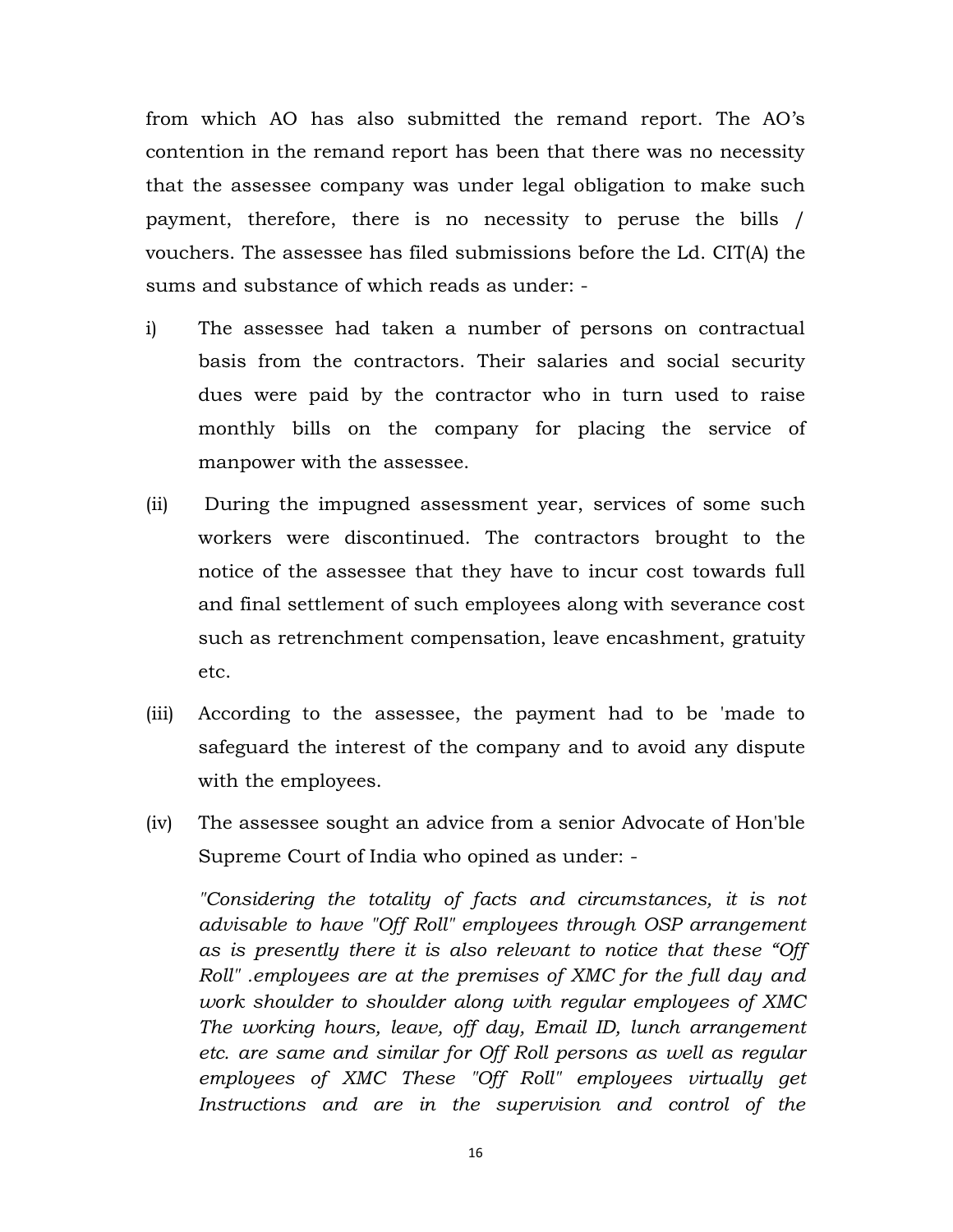executives of XMC In such circumstances, If the issue is tested before the Court, there is good possibility of the finding being that they are In fact the employ XMC.

The terminology of "Off Roll" employee is wholly unwanted and unjustified. There is no concept of Off Roll employees In employment laws applicable in the country. In law these persons are contract labour and covered by the CL Act".

- (v) Hence, according to the assessee, the factum of manpower provided 'by the contract stood established; services were rendered by the said manpower; the services were terminated by the assessee; the workers raised invoices on the contractor clamming retrenchment compensation; the contractor in turn claimed the retrenchment compensation from the assessee by raising invoices; the assessee accepted the invoices raised by the contractor and paid the retrenchment compensation and, therefore, the payment was wholly and exclusively for the purpose of business.
- (vi) The assessee further submitted that there is a direct nexus between the compensation paid to the contractor with the business of the "assessee since "the workers were wholly and exclusively working for the assessee.
- (vii) The assessee also submitted that there is no necessity of making payment pursuant to written agreement as the invoice /bill duly accepted constitutes a legal valid agreement and the payment made thereto ought to be allowed.

24. Ld. CIT(A) had deleted the said disallowance on the ground that assessee has made such payment as a prudent businessman in order to avoid legal controversies related to services rendered wholly and exclusively by the manpower supplied by the contractor. Consequently the payment was made to specify the business interest and avoid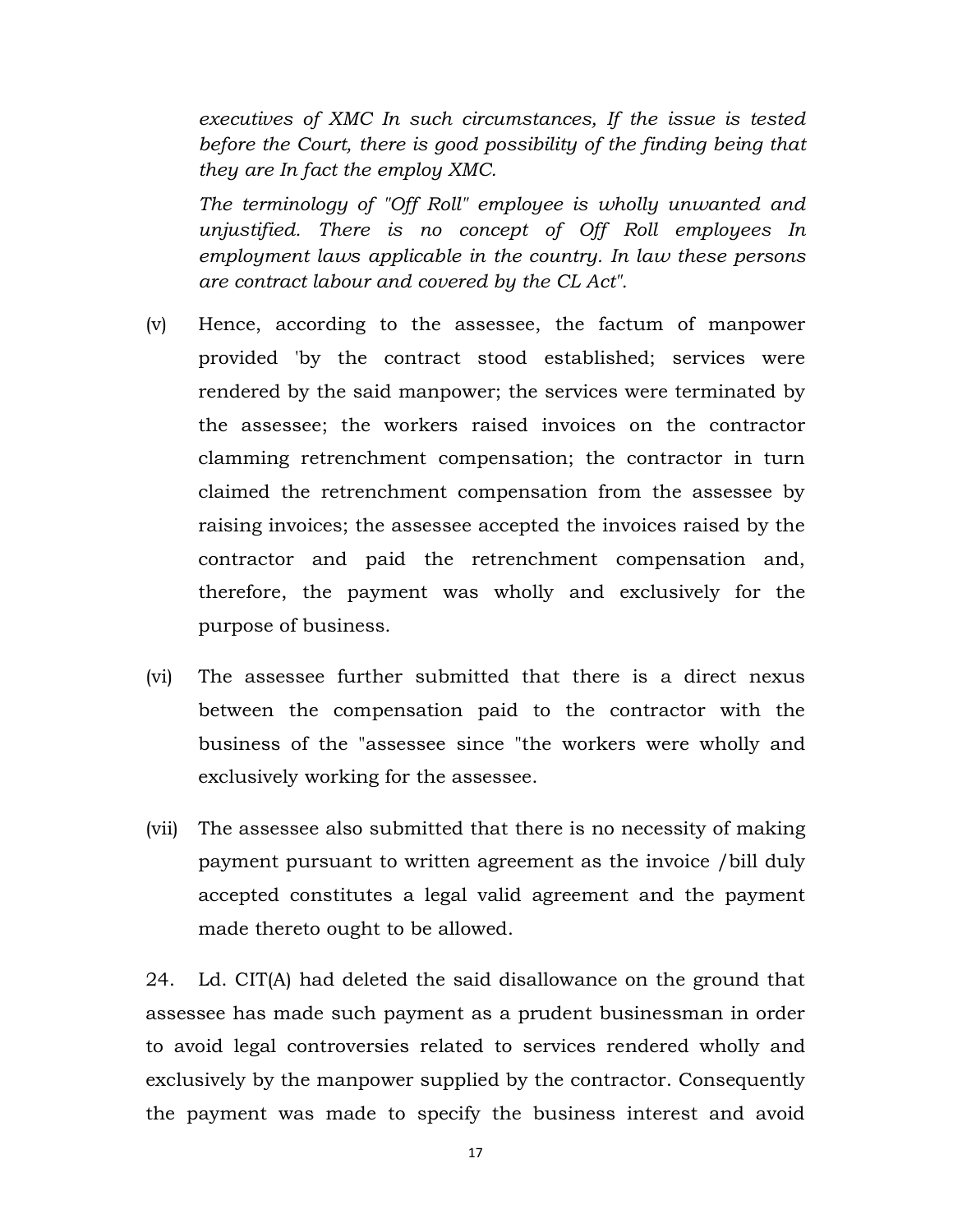litigation and consequential claims and lastly the expenditure was incurred in normal course of assessee's business.

25. After hearing both the parties on perusal of the relevant finding given in the impugned order we find that in so far as transaction of payment in the form of retrenchment compensation made by the assessee company to off roll employees to the contractors is concerned is not in dispute. The only reason for making the disallowance by the AO was that there was no legal obligation to make the payment for retrenchment of the employees who otherwise were supplied by the contractors. Assessee has undertaken number of persons on contractual basis and all the salaries and social security dues were paid by the contractors, who in turn used to raise monetary bills from the company for placing the service of man power with the assessee. During the impugned assessment year services of same were discontinued and contractors brought to the notice that they have to incur cost towards full and final settlement of such employees alongwith severance cost such as retrenchment compensation, leave encashment, gratuity etc. The assessee has sought an opinion from Senior Advocate of Supreme Court who advised them that these persons are contract labour and are covered under the CL act. Based on such advice and to avoid any kind of litigation and to safeguard the interest of the company, assessee has compensated the cost to the contractors, because the workers were wholly and exclusively for the assessee company. When any amount is paid for the claim of compensation damages for any of the worker working wholly and exclusively for the assessee which has been either wrongly terminated or they have been retrenched, then if the employer is of the view that due to commercial expediency and as a prudent businessman he should make the payment then revenue cannot take a view that such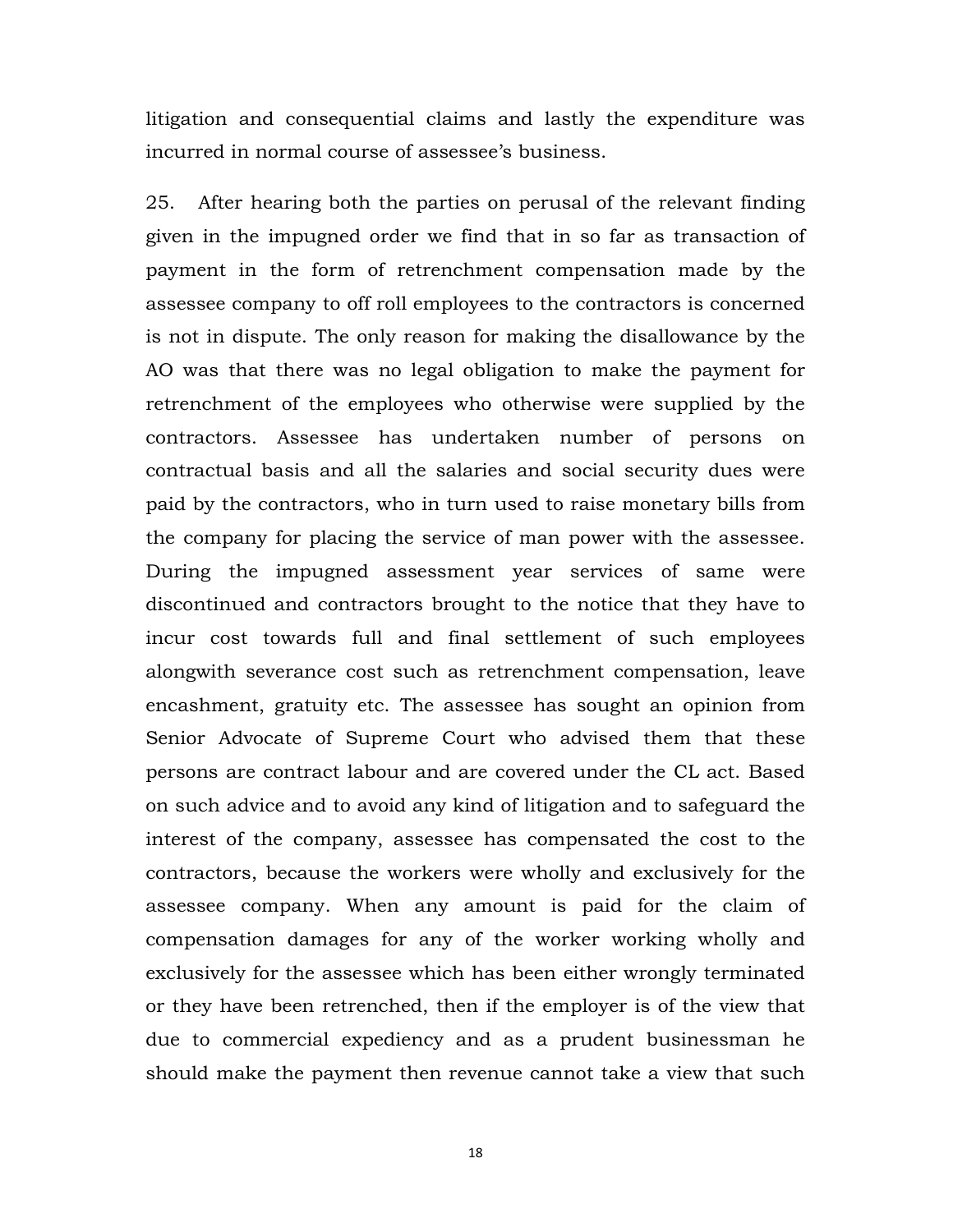a payment or claim by the assessee is not allowable. Thus, the addition deleted by the Ld. CIT(A) is upheld.

26. In so far as disallowance of royalty expenditure is concerned, AO has treated the payment of royalty of the assessee company to its overseas parent company, Xerox Limited, a capital expenditure following the judgment of Hon'ble Supreme Court in the case of Southern Switchgear Ltd. vs. CIT and another 232 ITR 359. Various reasons given by the AO for making the disallowance are as under: -

- i. That the assessee made the payment of royalty towards use of Trade mark and therefore, Ld. AO disallowed the expenditure.
- ii. As per Ld. AO, the assessee company was solely dependent on parent company for any technical inputs, manufacturing technology and supplies from parent company.
- iii. When there is a sale of products in any category, the parent company had a claim of its share in profits by way of royalty which was embedded in sales.
- iv. Decision of Hon'ble Supreme Court in the case of Southern Switchgear Ltd (supra) not in favour of the assessee.
- v. No asset was created after payment of royalty therefore no depreciation is allowable.
- vi. No TDS was deducted u/s 40(a) (ia).

27. Ld. CIT(A) has sustained part of the disallowance amounting to Rs.  $5,27,010$  - after allowing depreciation  $\omega$  25% against which assessee is also in cross appeal. The relevant observation and finding of the Ld. CIT(A) read as under: -

"3.3.3 I find that the appellant is making payment to its parent company certain amount as percentage of sales and exports. The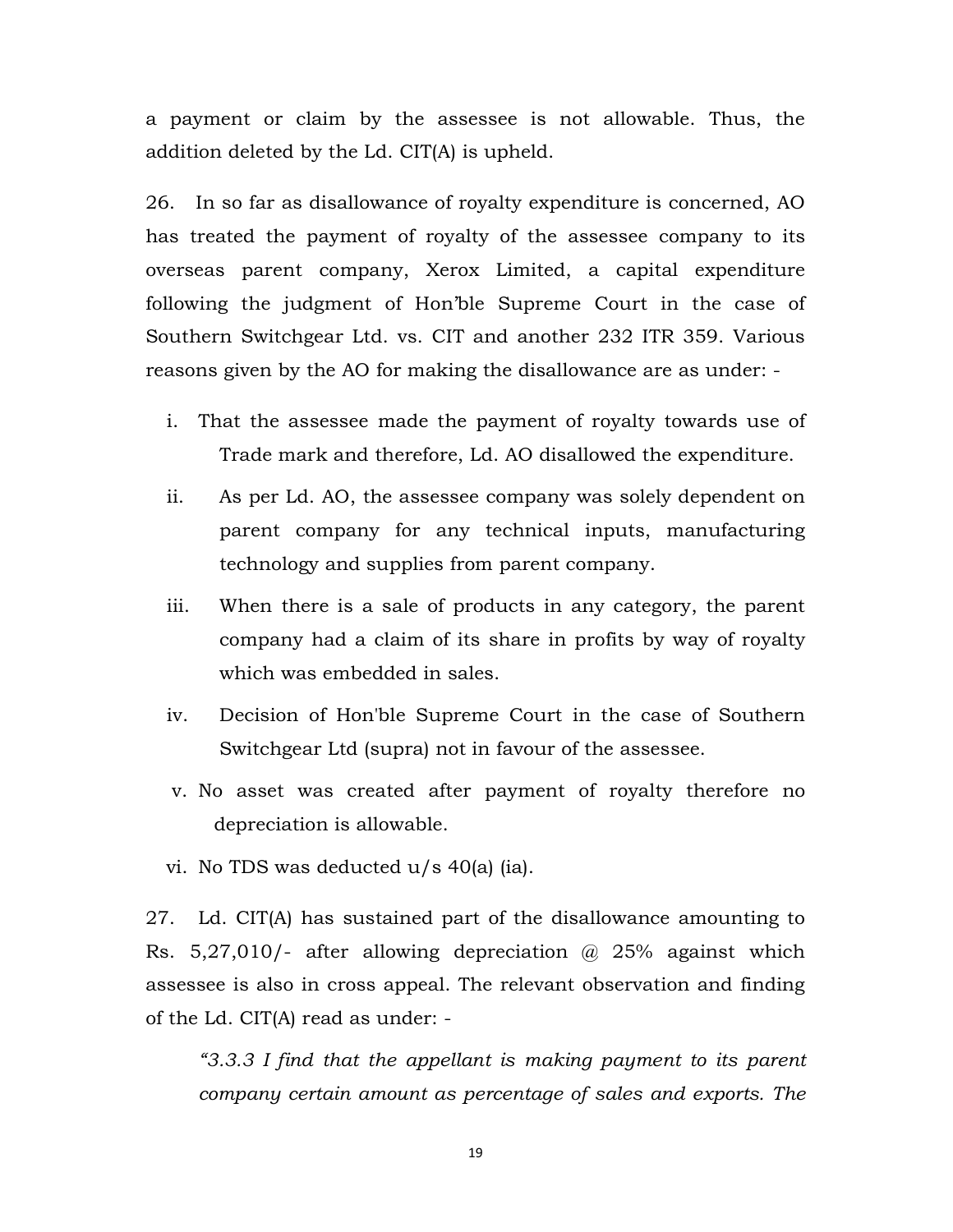rate depended on nature of product sold and also on the fact as to whether it is domestic sale or export sale, The AO has not objected to the quantum of royalty, rate at which royalty is computed or royalty was really payable in the- given circumstances. He has treated the royalty amount as capital, expenditure quoting the ratio of the decision in the case of Southern Switchgear Ltd. vs. CIT and Another (1998) 232 ITR 359 (SC), From the detailed submissions made during the proceedings before the AO, it: is noted that the appellant had claimed that royalty paid to the extent of 2% (amounting to Rs. 5,27,010/- after allowing depreciation  $\omega$  25% thereon) could be attributable to, the use of trade mark. Rs.5,27,101/-out of Rs. 26,35,051/- amounts to about 20% of the royalty paid. It is, not clear how the calculation has been done. The rates of royalty paid were 2%, 5% and 8% of the sales. It is noted that the trade mark "Xerox" is the most valuable aspect of the contribution of. the parent company to the Indian company. Hence' I hold that' 20% of the total royalty amount paid would be attributable to the use of trade mark. The AO is directed to allow depreciation on the said amount @25%. The balance is allowed as revenue expenditure."

28. After hearing both the parties and on perusal of the relevant material referred to before us, it is seen that assessee has incurred and paid sum of Rs. 26,35,051/-towards payment of 'royalty' to its overseas parent company for which assessee deducted TDS of Rs. 5,50,989/- and have made net payment of Rs. 20,84,062/-. This payment has been made under Principal Royalty Agreement entered into on 27.10.1983 between Xerox Modicorp Limited (earlier name of the assessee) and Xerox Limited (parent company). This Principal Royalty Agreement was renewed and extended from time to time. Clause 4 of the supplement technical agreement provides for payment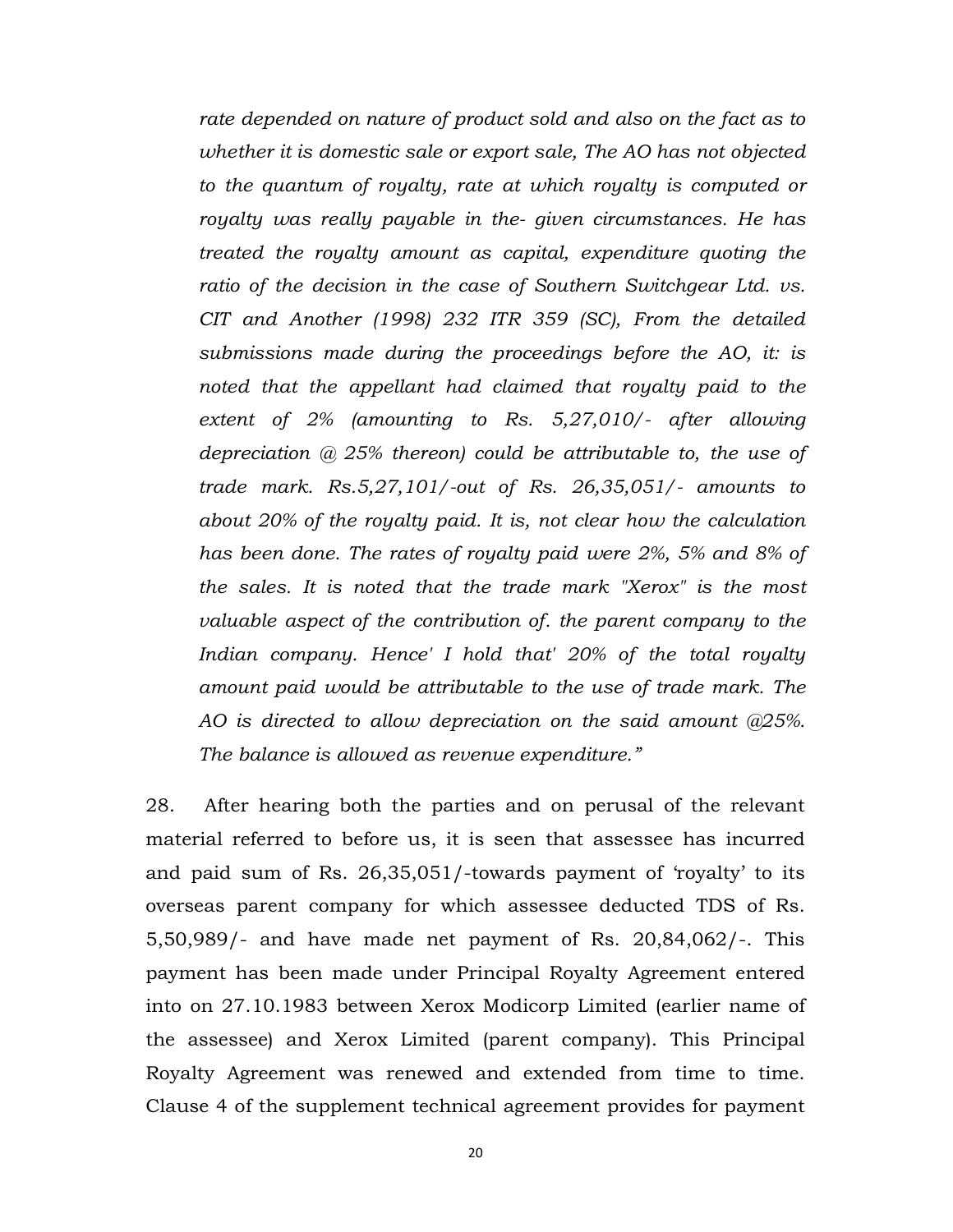of royalty for (i) provision for technical assistance; (ii) grant of license; and (iii) furnishing of improvements. The relevant clause 4 of the agreement reads as under: -

"In consideration of the provision of Technical Assistance pursuant to Article 5 and Grant of Licence under Article 2 and the furnishing of improvements pursuant to Article 3, XMC shall pay to XL for the term of the Agreement referred to in Article 17.3 hereof an annual royalty as follows:

(a) on sales within India:-

(i) at the rate of two percent  $(2%)$  on the Licensed Products, Parts and Consumables listed in the Schedul-1 hereto, (ii) at the rate of five percent (5%) on the Licensed Products, Parts and Consumables which are listed in the Schedule-II hereto,

(b) on export sale of all Licensed Products, Parts and Consumables to destinations outside India, at the rate of eight percent (8%),

The said royalty shall be calculated quarterly (subject to taxes) on the net ex-factory selling price (as defined below) of the Licenced Products, Parts and Consumables manufactured by XMC exclusive of excise duties, landed cost of imported components irrespective of the source of procurements including ocean freight, insurance and customs duty if any thereon and cost of standard bought out components (as defined below) if any in such XMC manufactured Licensed Products, Parts and consumables.

The price shall be published single unit sale price of XMC manufactured Licensed Products, Parts and Consumables to commercial customers in India in cases of export sales where no such published single unit sale price is available, the price shall be the FOB invoiced value,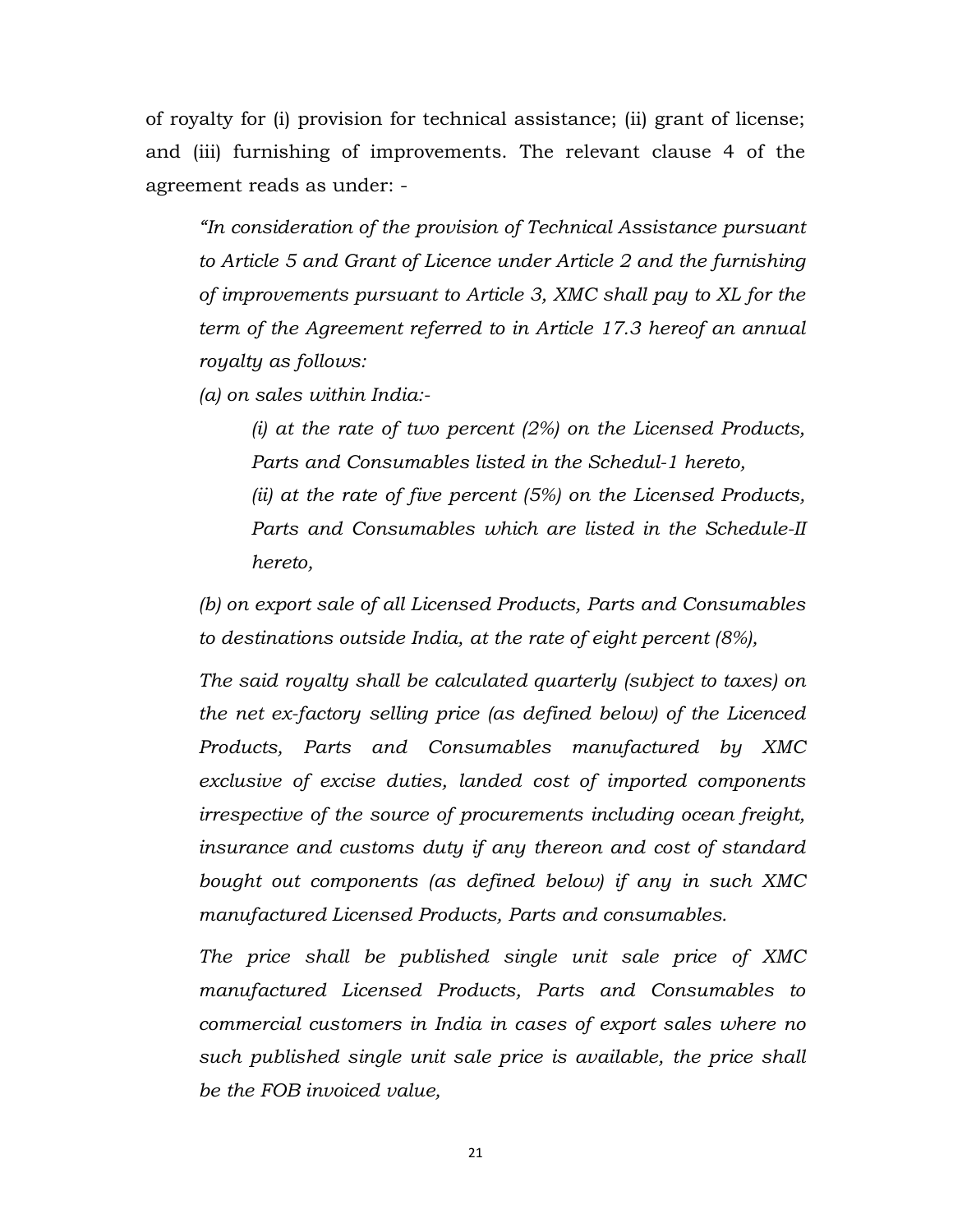Standard bought-out components shall mean uch components as are available in India and which are not specifically made for XMC manufactured Licensed Products, Parts and consumable."

Thus, determination of amount of royalty was linked with the sale of licensed products and was directly linked with the amount of turnover.

29. Before us, Ld. Counsel relied upon catena of judgment wherein similar payment of royalty based on domestic /export sales has been treated as revenue expenditure. The main judgments relied upon by the Ld. Counsel were:

a) Hon'ble Delhi High Court in the case of **Climate Systems India** Ltd. v CIT [2009] 319 ITR 113 (Delhi) wherein this precise issue has been decided in favour of the assessee by holding that payment of royalty that depended on domestic as well as export sales is treated as revenue expenditure. Relevant paras of the said judgement are reproduced as under:

"On a reading of the technical collaboration agreement entered into between the assessee and the foreign company, it was clear that for transfer of technology, the assessee agreed to pay a lump sum amount. That payment was, admittedly, treated as capital expenditure by the assessee and had been shown as such. However, insofar as payment of royalty was concerned, that depended on the domestic as well as export sales. Quantum of the said sales would determine the extent of royalty to be paid and it would decrease or increase every year depending upon the decrease or increase in the sales. Significantly, that payment was not because of 'transfer' of technology, but for providing 'technical service: In such circumstances, the payment of roval/ $x$  which was a continuous process, should have been treated as revenue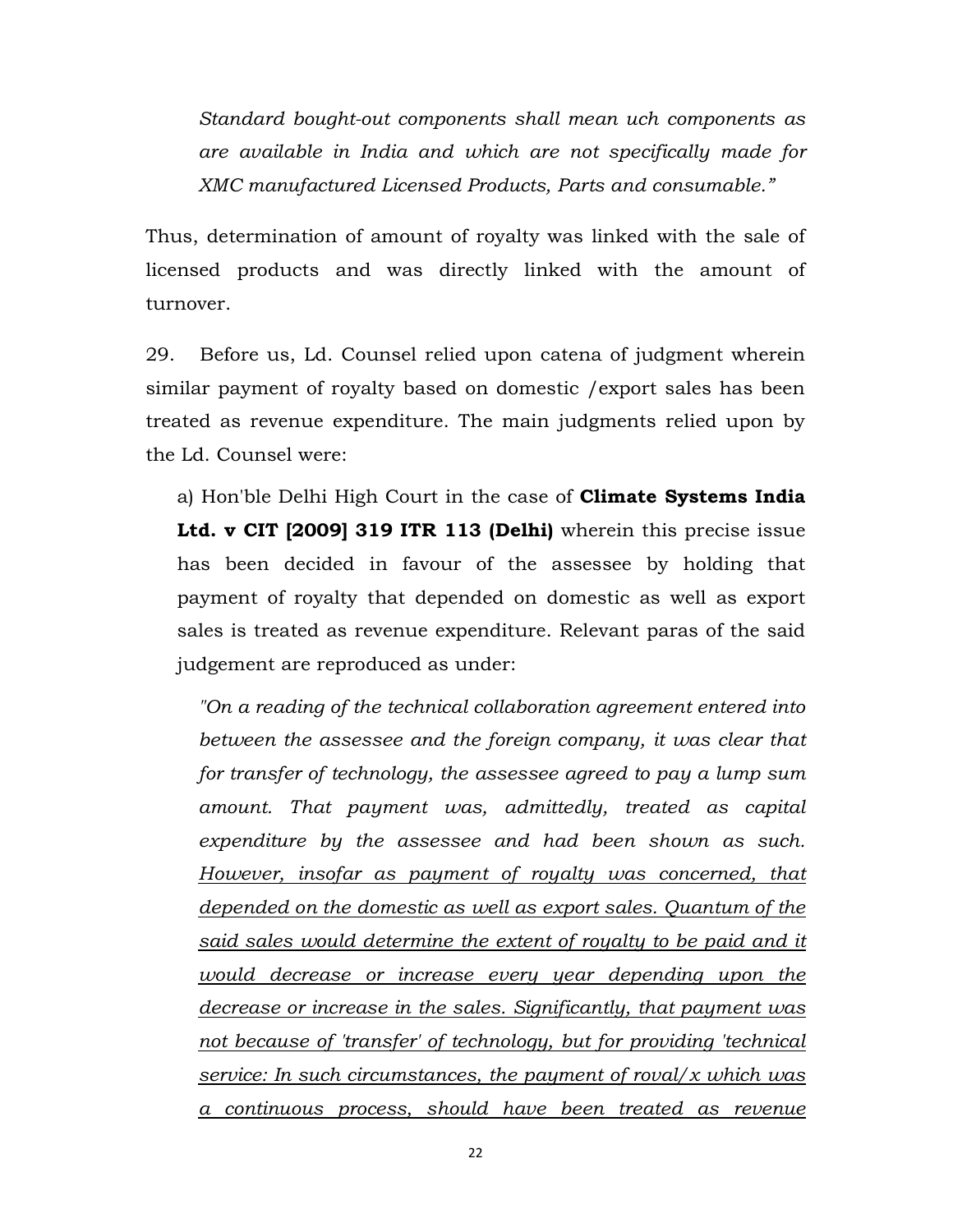expenditure. As a result, the orders of the authorities below were to be set aside."

b. Hon'ble Delhi High Court in the case of CIT v. Sharda Motor Industrial Ltd. wherein it was held that:-

"7. Learned counsel for the Revenue submits that the Tribunal has not considered the effect of the judgment of the Supreme Court in Southern Switch Gear Ltd. v. CIT [199B} 232 ITR 359, inasmuch as in that case the payment or royalty was treated as capital expenditure. However, what is glossed over is that under the terms of the agreement in that case/ the assessee company therein had agreed to pay the foreign company lump sum of royalty and it was in these circumstances the same was treated as capital expenditure and the Tribunal had disallowed 25 per cent thereof. In the present case/ as pointed out above/royalty is to be paid on the quantity of the goods produced, calculating per piece of the said goods produced. Therefore/ the Tribunal rightly held that the aforesaid judgment is not applicable to the facts of the present case."

c. Hon'ble Delhi Court in the case of CIT v. G4S Securities System (India) P. Ltd. [2011] 338 ITR 46 (Delhi), wherein it was held that: -

''Held that the ownership rights of the trade mark and know-how throughout vested with 'G' and on the expiration or termination of the agreement, the assessee was to return all know-how obtained by it under the agreement. The payment of royalty was also to be on year to year basis on the net sales of the assessee and at no point of time/ the assessee was entitled to become the exclusive owner of the technical know-how and the trade mark. Hence the expenditure incurred by the assessee as royalty was revenue expenditure and was therefore deductible under section 37(1).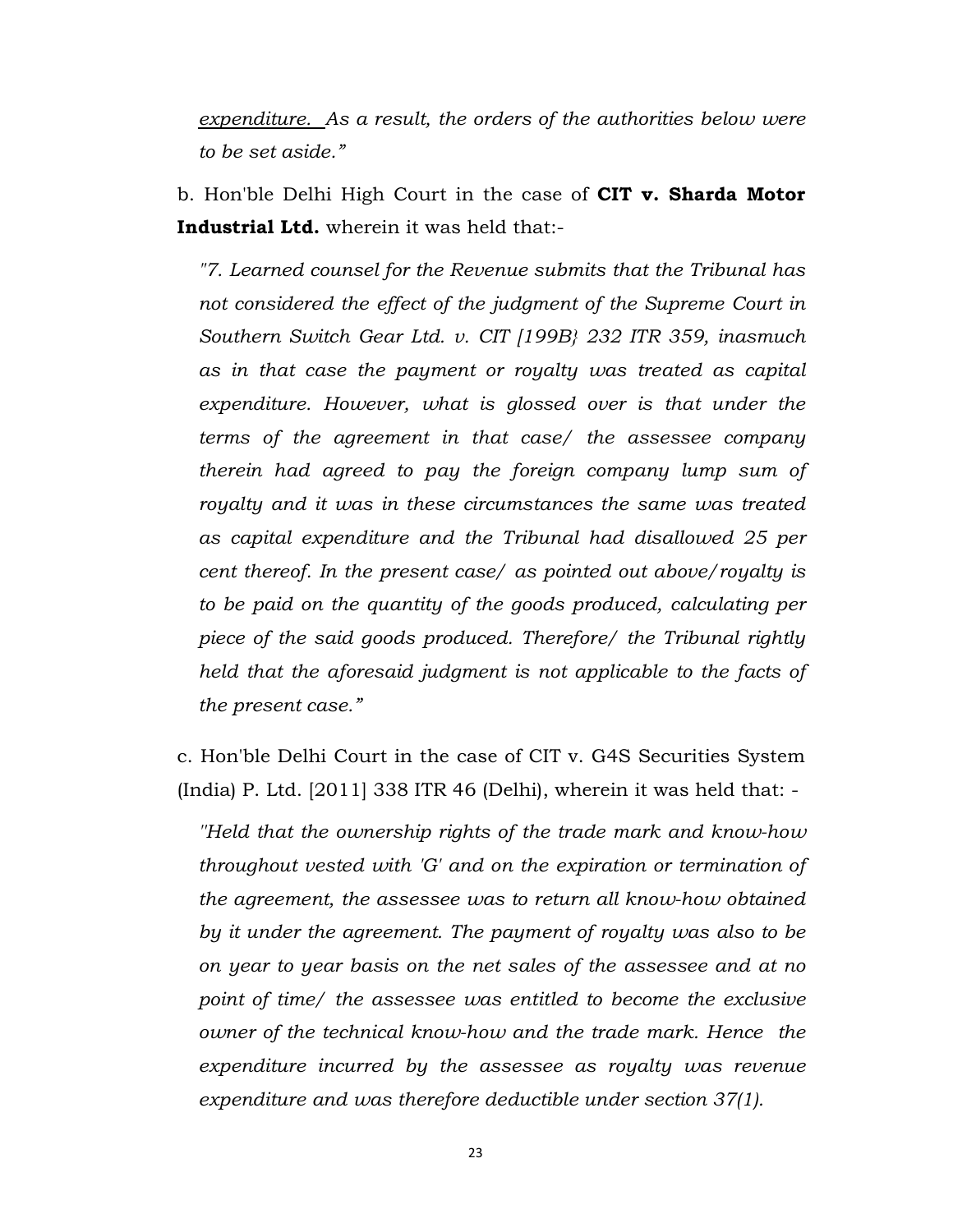d. Hon'ble Delhi ITAT in the case of [2014] 32 ITR (T) 31 (Delhi - Trib.) has followed the judgement of Climate Systems India Ltd. (supra) and held as under:

"12. We have heard the rival submissions of both parties and have gone through the material available on record. We find that as per various clauses of the licence agreement the assessee was to pay at the time of entering into the agreement certain amounts to cover equipment and training and further it was required to pay a regular annual royalty on all domestic sales which was to be calculated on the basis of turnover. The learned Commissioner of Income-tax (Appeals) therefore has rightly held the payment to be of revenue nature and has rightly allowed the relief. The hon'ble Deihi High Court in the case law of Climate Systems India Ltd. (supra) under similar facts and circumstances has held as under:

''Held, allowing the appeal, that under the agreement payments were to be made by the assessee in two parts: a lump sum fee for transfer of technology (which the assessee had admitted as being of capital nature) and royalty payment in consideration of providing technology services. The payment of royalty depended on the quantum of domestic as well as export sales which would decrease or increase every year depending upon the decrease or increase in the sales. This payment was not because of 'transfer' of technology but for providing technical services. In such circumstances, the payment of royalty which was a continuous process, should have been treated as revenue expenditure. "

13. Therefore, relying upon the judgment of the hon'ble Delhi High Court and on the basis of facts and circumstances of the case we do not find any infirmity in the order of the learned Commissioner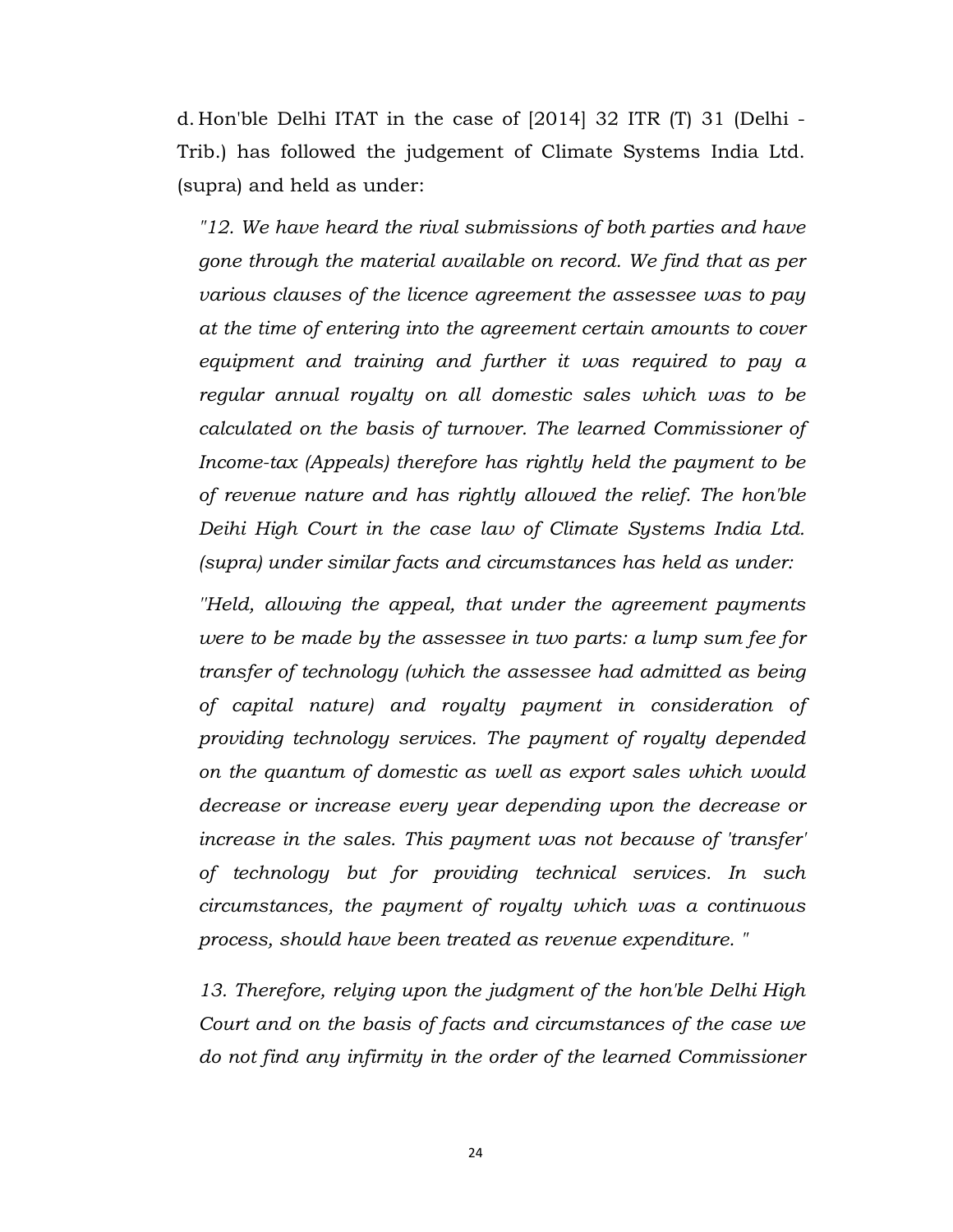of Income-tax (Appeals). Therefore, ground No. 1of appeal is dismissed. "

30. Further, it is also seen that assessee has not paid any royalty during the assessment year. It is only for grant of license, technical assistance and improvement as per Technical Supplement Agreement III which was only for the prescribed period of five years. Thus, assessee does not get any exclusive rights of license and other technical assistance or improvement. Under these facts and circumstances, when payment of royalty is based on year to year basis on the net sales of the assessee and at no point of time the assessee is entitled to become the exclusive owner of the technical know-how, then such payment of royalty has to be recognised as revenue expenditure and deductible u/s 37(1). This principle has been upheld by the Hon'ble Jurisdictional High Court in the case of CIT vs. Ekl Appliances Ltd. (2012)20 taxmann.com 509. Further, the judgment cited by the Ld. Counsel on similar issue has been decided in favour of the assessee. Thus, respectfully following the ratio laid down by the Hon'ble Jurisdictional High Court, the payment of royalty made by the assessee is allowed as revenue expenditure.

31. In so far as the judgment of Hon'ble Supreme Court in the case of Southern Switchgear Ltd. vs. CIT, we find that it is clearly distinguishable, because the terms of agreement in that case provide for continuing rights of the assessee company even after the expiry of the term of agreement. The judgement was rendered on all together different set of facts and clearly distinguishable from the assessee's case, because here the agreement did not provide for continuing rights of the assessee company to use the rights granted under the agreement even after the expiry of the agreement which was the case for the Hon'ble Apex Court. Thus, on the facts and circumstances of